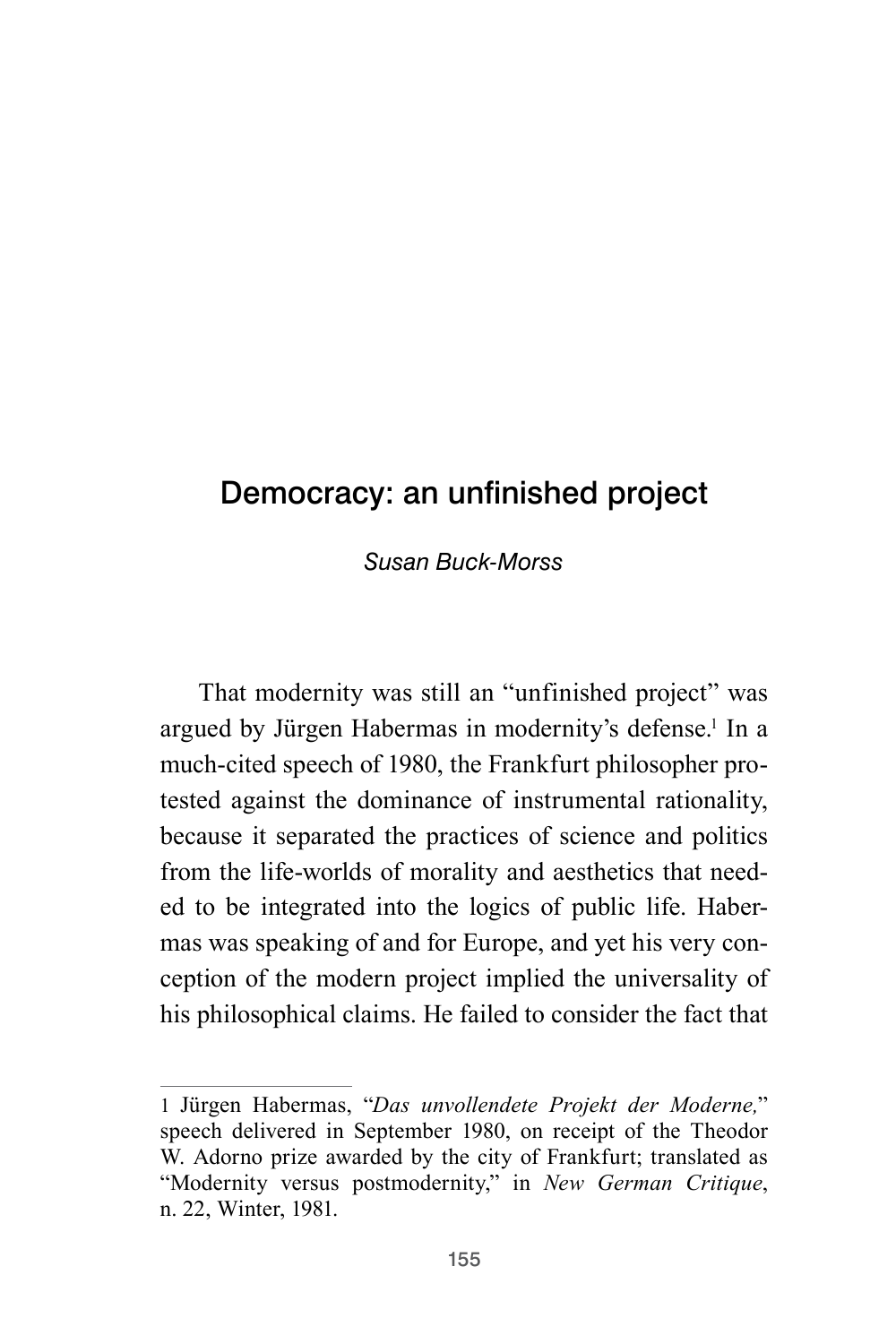modernity's global triumph was revivifying other social worlds. Precisely those non-Western countries where economic and social modernization were relatively successful were discovering alternative paths forward, taking up his challenge outside of the specific modernist paradigm that Habermas described, exposing the fact that, in its presumed universality of content and objectivity of method, the modernist paradigm was culturally specific and, as a consequence, singularly inadequate.

Two figures writing in the early 1990s were exemplary. In Latin America, Enrique Dussel, Argentinian-Mexican philosopher challenged the "myth of modernity" as superior over other cultures of the world, and insisted on grounding ethical norms in the lived experience of the post-colonial periphery and the bodily suffering of the poor, distinctions inaccessible to Habermas's method of discursive reason.<sup>2</sup> In the Middle East, Ahmet Davutoglu, the present Foreign minister of Turkey, argued from within Western philosophical debates and by means of Western conceptual schemata, that if modernity as a project was unfinished, it needed the non-West in order to be fulfilled. Davutoglu's argument is the inspiration for the title of this essay, which acknowledges much of what motivates his claim, but questions the effectiveness of his categories and procedures.

Davutoglu's 1994 text engaged Habermas directly. He did so with an appeal to the Islamic paradigm of thought,

<sup>2</sup> Enrique Dussel, *El encubrimiento del otro: el origin del mito de la Modernidad: conferencias de Frankfurt*, Bogotá, Ediciones Anthropos, 1992.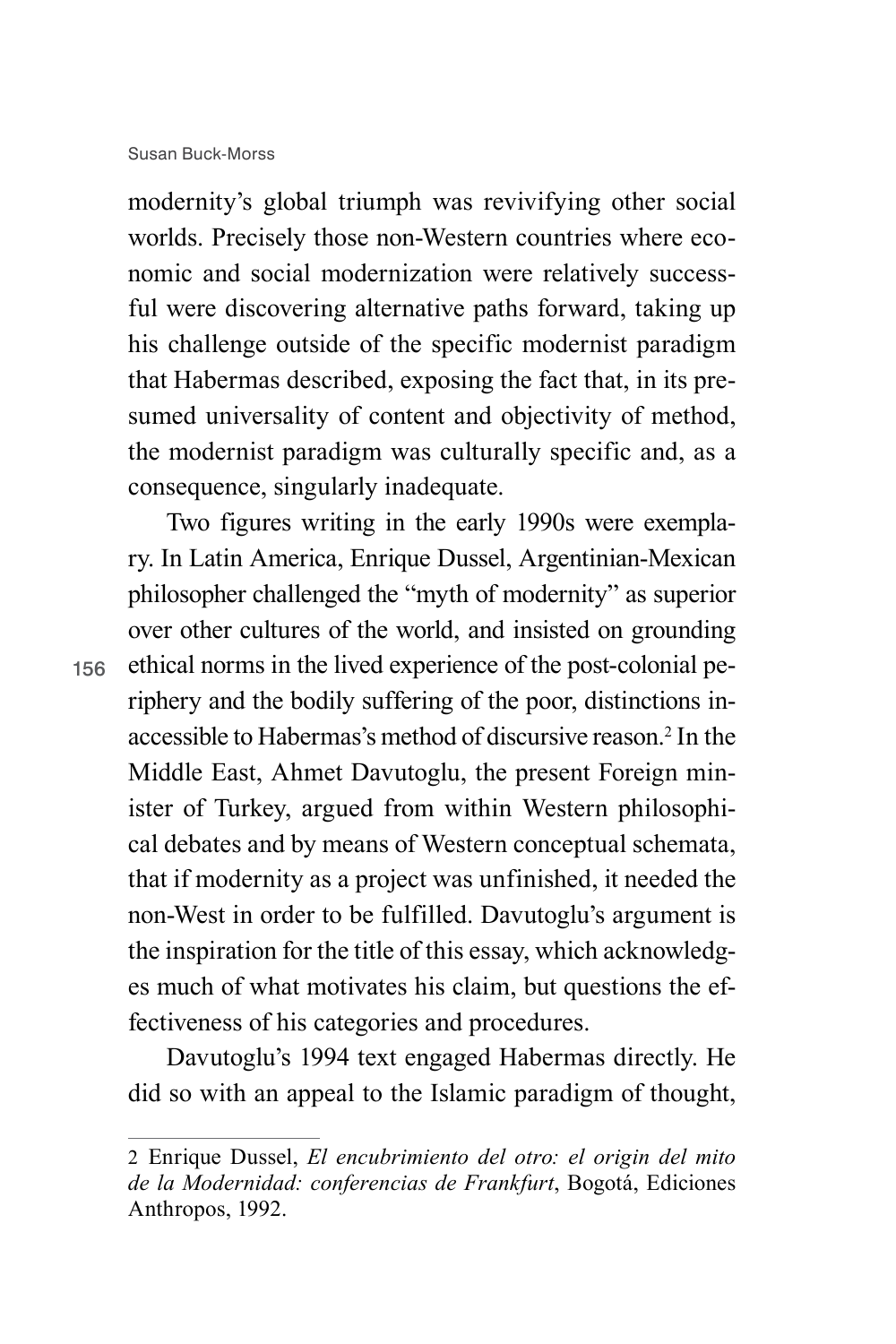or world-view (*Weltanschauung*). It was an act of political resistance against military rulers of Turkey's secular-nationalist state to argue, as he did, for the political mobilization of Islam as a means of furthering political democracy and cosmopolitan tolerance.3 He challenged the goal of Westernization by using the rhetorical tools of the West itself. Here is the critical passage:

The question of the objectivity and universality of the process of modernisation and secularisation persists. Is modernity a static objective to be reached or an "unfinished project" as it has been described by Jürgen Habermas? If it is an unfinished project, what will be the role of non-Western civilizations, which have been the object of this project, in the next phase? Is secularisation an irreversible part of this universal project or a culture-bound counterpart of one form of modernity specific to a particular civilisation?4

Davutoglu borrowed Habermas' conception of "lifeworld" (*Lebenswelt*) to describe the lived experience of the individual, and grounded this world in cultural authenticity. Given the imposition from above of secularist social

<sup>3</sup> The ruling regime that seized power in a military coup in 1980 considered itself the guardian of Kemalist secular-nationalist ideology, and pro-Islamist positions were suspect.

<sup>4</sup> Ahmet Davutoglu, "Philosophical and institutional dimensions of secularization: a comparative analysis," in John L. Esposito and Azzam Tamini, eds., *Islam and secularism in the Middle East*, New York, New York University Press, 2000, p. 174. The quotation continues: "Can there be alternative reflections of this project congruent with the authentic traditions of non-Western societies, or is deconstruction of the authenticity of non-Western civilisations a natural and irresistible precondition for the completion of this project? If deconstruction is inevitable, will there remain any historicity to non-Western civilisations in the future? Without historicity what does the rhetoric of pluralism mean?" (p. 174-5).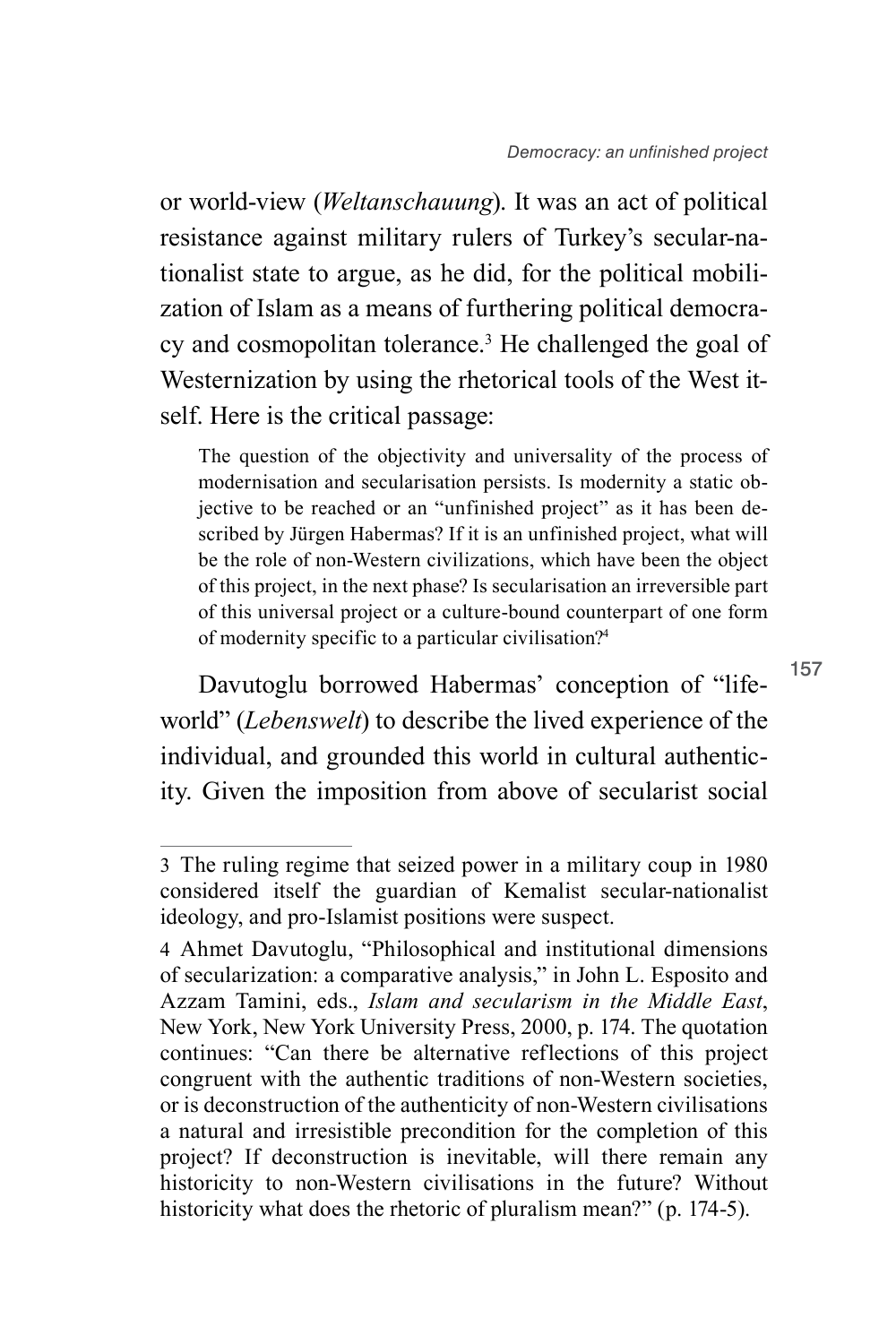forms in Turkey that did violence to the Islamic life-world of the nation's majority, his questioning of the necessity of secularization for the modernizing process was appropriate, and indeed, compelling. But I would question Davutoglu's claim that an individual's life-world translates seamlessly into a civilizational "self-perception" (*Selbstverständnis*), as the latter is a collective identification extending far away from his or her uniquely lived experience, across broad expanses of time and space. It is the concept of civilization that needs to be unpacked at this point. For although it clearly connects Davutoglu's discourse with a dominant one in the global public sphere, there is reason to be skeptical as to its analytical (non-ideological) power.

158

The term civilization places Davutoglu's work in proximity to Samuel Huntington's thesis, first formulated in 1992 and extended as a best-selling book in 1996, *The clash of civilizations and the remaking of world order*. 5 In the context of the Bosnian War that had broken out several months before, Huntington took seriously the populist rhetoric of the combatants that engendered ethno-religious hatred between Catholic Croatians, Muslim Bosnians, and Christian Orthodox Slavs. He saw it as a manifestation of conflicting civilizational identities, and claimed these ha-

<sup>5</sup> Harvard political scientist Samuel Huntington first presented his thesis as a lecture in the fall of 1992 (civil war in Yugoslavia began in April of that year) to the neo-conservative American Enterprise Institute. The lecture appeared in *Foreign Affairs* the following year with a question mark ("The clash of civilizations?"). It was published in book form with the title *The clash of civilizations and the remaking of the world order*, New York, Simon & Schuster, 1996.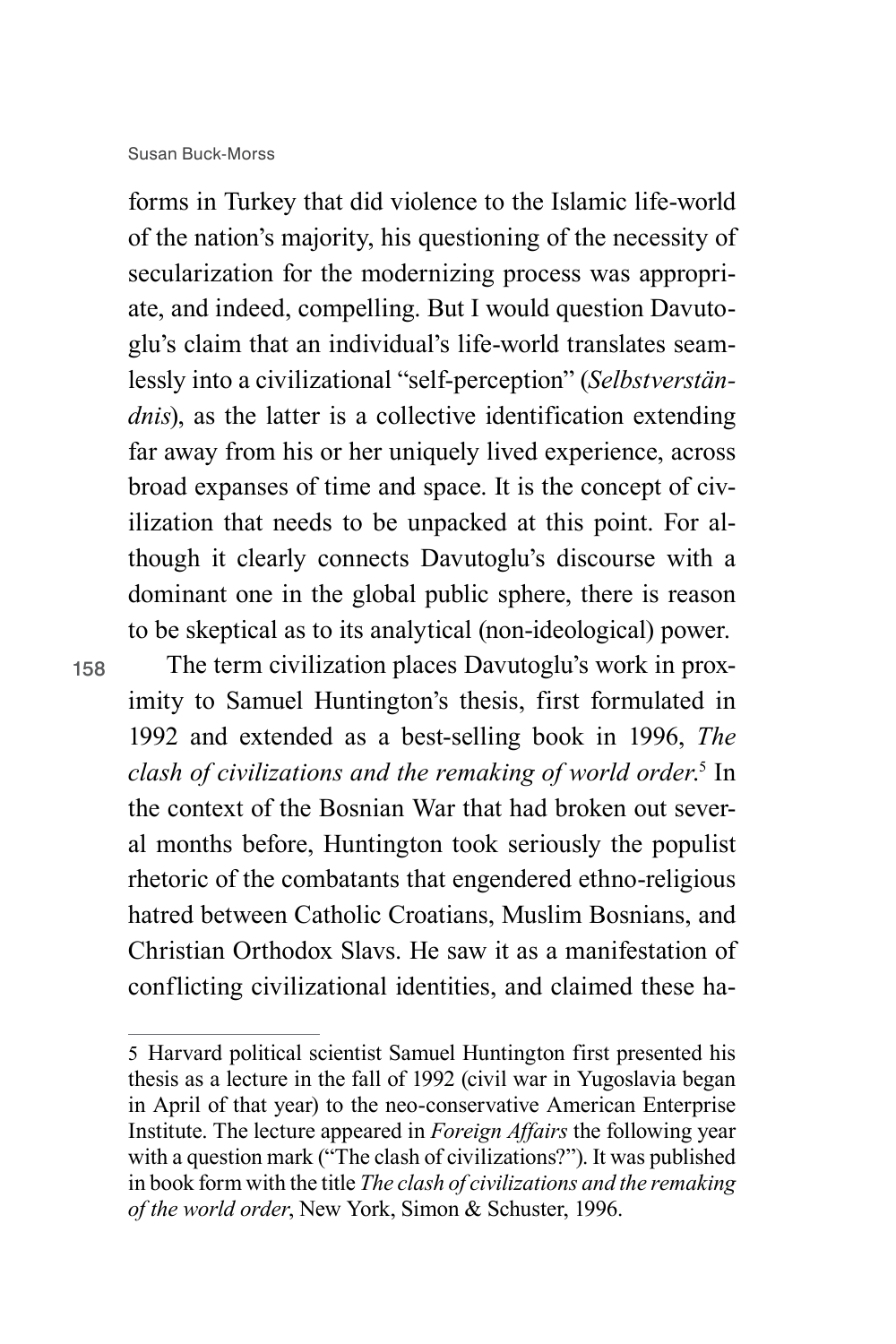treds were anticipatory of events to come: "The clash of civilizations will dominate global politics. The fault lines between civilizations [of which the Bosnian conflict was onel will be the battle lines of the future."<sup>6</sup>

Davutoglu's use of the term Islamic civilization had very different political implications.7 His fault line was within Turkey Itself. At a time when secular-nationalist military rule made Islamic life styles illegal, and women in the university donned the hijab in defiance of the law, his affirmation of the Islamic lifeworld was a democratic act of inclusion of Turkey's religious populations against the forced modernization of the Kemalist state. Davutoglu favored modernization by means of Islam rather than against it. His was a discourse of universality, arguing for the contribution of Muslim civilizational values of cosmopolitan tolerance to a civilizationally shared, global project.<sup>8</sup> Given the fact that, as late as 1997, prime minister Erdogen, then mayor of Istanbul, was arrested for reading a poem

<sup>6</sup> http://www.foreignaffairs.com/articles/48950/samuel-phuntington/the-clash-of-civilizations.

<sup>7</sup> He refers directly to both Fukuyama and Huntington in this context (Davutoglu, "Philosophical and institutional dimensions of secularisation: a comparative analysis," Azzam Tamimi and John L. Esposito, eds., *Islam and secularism in the Middle East*, New York, New York University Press, 2000, p. 175.

<sup>8</sup> Perceiving that a new global civilization is emerging, he is desirous that Islam play a "meaningful and legitimate role in this transformational process" (S. Parvez Manzoor's review of Ahmet Davutoglu, *Civilizational transformations and the Muslim world*, Mahir Publications, Kuala Lumpur, Quill, 1994: "The sovereignty of the political," http://www.algonet.se/~pmanzoor/CarlSchmitt.htm).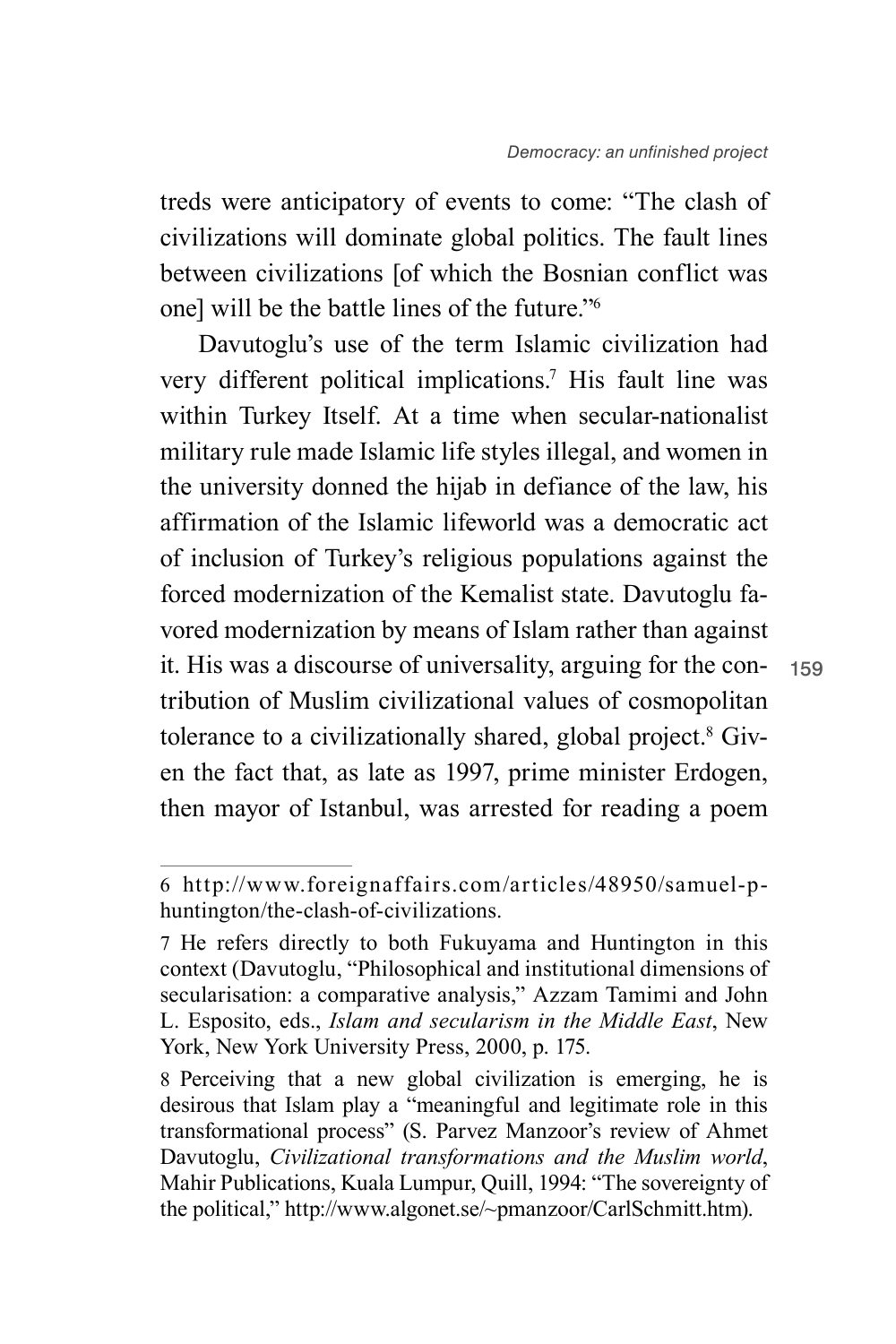that referenced Islamic cultural symbols (even though that poem was fully allowed and promoted in the early years of the Turkish republic), Davutoglu's appeal to the cultural authenticity of Islam was not only counter-hegemonic, but courageous.

Intellectually, it is not the Islamic thematics that concerns me in Davutoglu's approach. Rather, it is his reliance on certain Western methodologies, specifically twentiethcentury German phenomenology in which both he and I are schooled. From Dilthey he takes the concept of *Weltanschauung*; from Husserl he borrows aspects of phenomenological reduction; from Heidegger he accepts a philosophical ontology grounded on the concept of authenticity. My own study of this tradition was mediated by the critical theory of Theodor Adorno, through whose reception I acquired a suspicion of all ontological claims, whether constituted by epistemology or constitutive of it.<sup>9</sup> (I am referring to Davutoglu's striking distinction between the Western philosophical tradition as based on an "epistemologically determined ontology" and the Islamic tradition as based on an "ontologically determined epistemology."10)

<sup>9</sup> Hence, for example, I would question whether "occidental man" or "Islamic man," used by Davutoglu in a Weberian, sociological sense, has validity as a philosophical category. To be true to Weber's method, the positing of an ideal type forecloses the validity of the term as an ontological category. In short, the methods of Max Weber (a neo-Kantian) and Martin Heidegger (an existential ontologist) are incompatible.

<sup>10</sup> "The principal difference between Islamic and Western *Weltanshauungs* is related to the contrast between the 'ontologically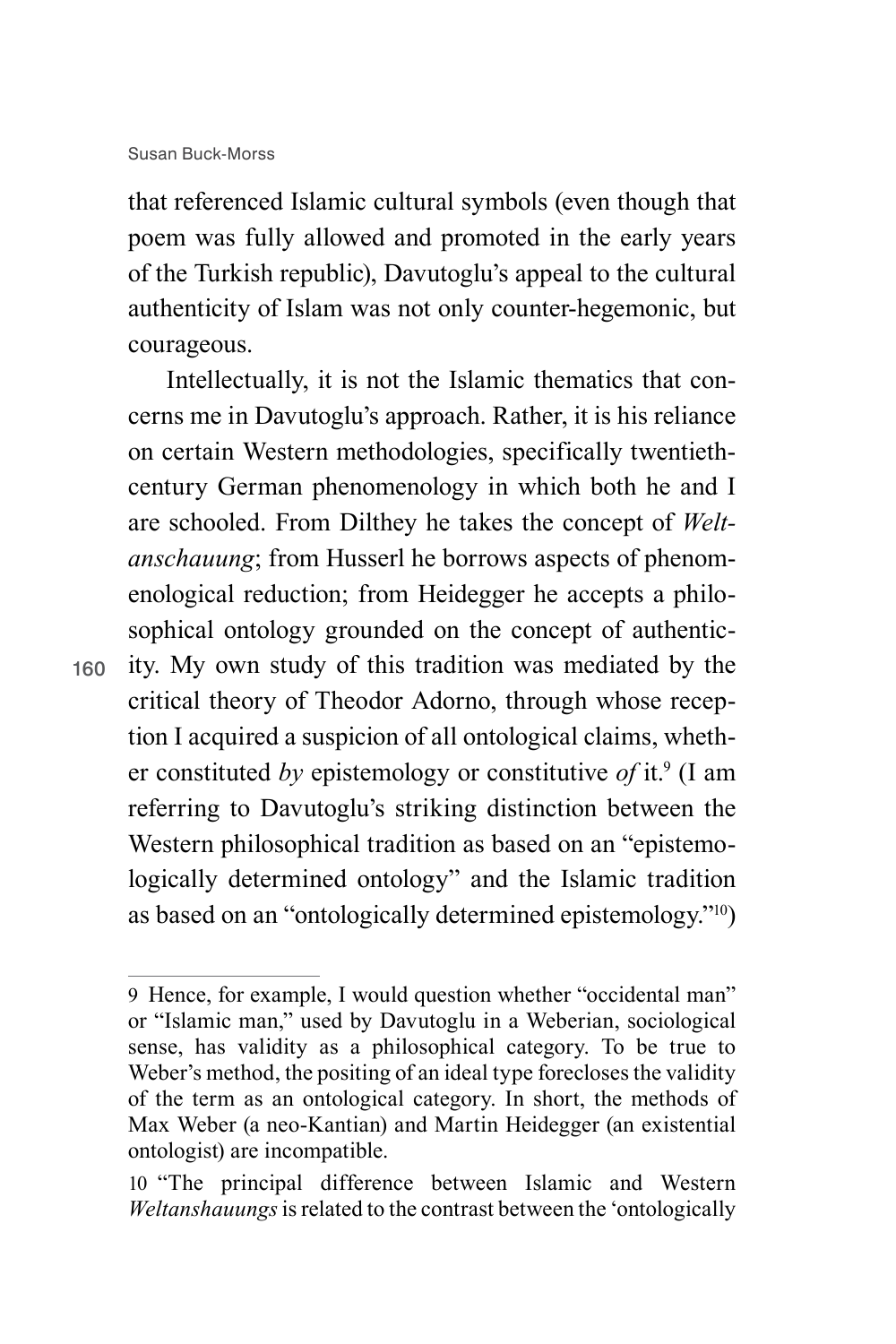But to elaborate fully on this point would take us too far into philosophical detail. And although I will comment on its significance again below, for present purposes, my general criticism can be stated quite plainly: to presume any civilizational authenticity, Islamic or Western, we would have to establish that such phenomena as authentic civilizations exist, and that they provide analytic categories stable enough to do the work of differentiating the life-worlds of individuals and groups that inhabit them.11

### **II**

I must confess, that from the U.S. side of the Atlantic, Europe's recent soul-searching concerning the question, what is European Civilization? seems perplexing. When one considers the fact that the lack of European unity had as its consequence two World Wars in the twentieth century, this belated search for commonality bears a mythic aroma. Shared history? Shared culture? Shared religion? None of these have ever produced a united Europe. The EU of the 1990s was an economic fabrication, and as recent events indicate, economic unity has failed to pro-

determined epistemology' of Islam and the 'epistemologically determined ontology' of the Western philosophical traditions. This difference is especially significant in understanding the axiological basis of political legitimacy and the process of justification" (Ahmet Davutoglu, *Alternative paradigms: the impact of Islamic and Western Weltanschauungs on political theory*, New York, University Press of America, 1994, p. 5).

<sup>11</sup> That this is not possible (and in fact never has been) is my argument in "CIVILIZATION," *Political concepts: a critical lexicon*" (http:// www.politicalconcepts.org/civilization-susan-buck-morss/).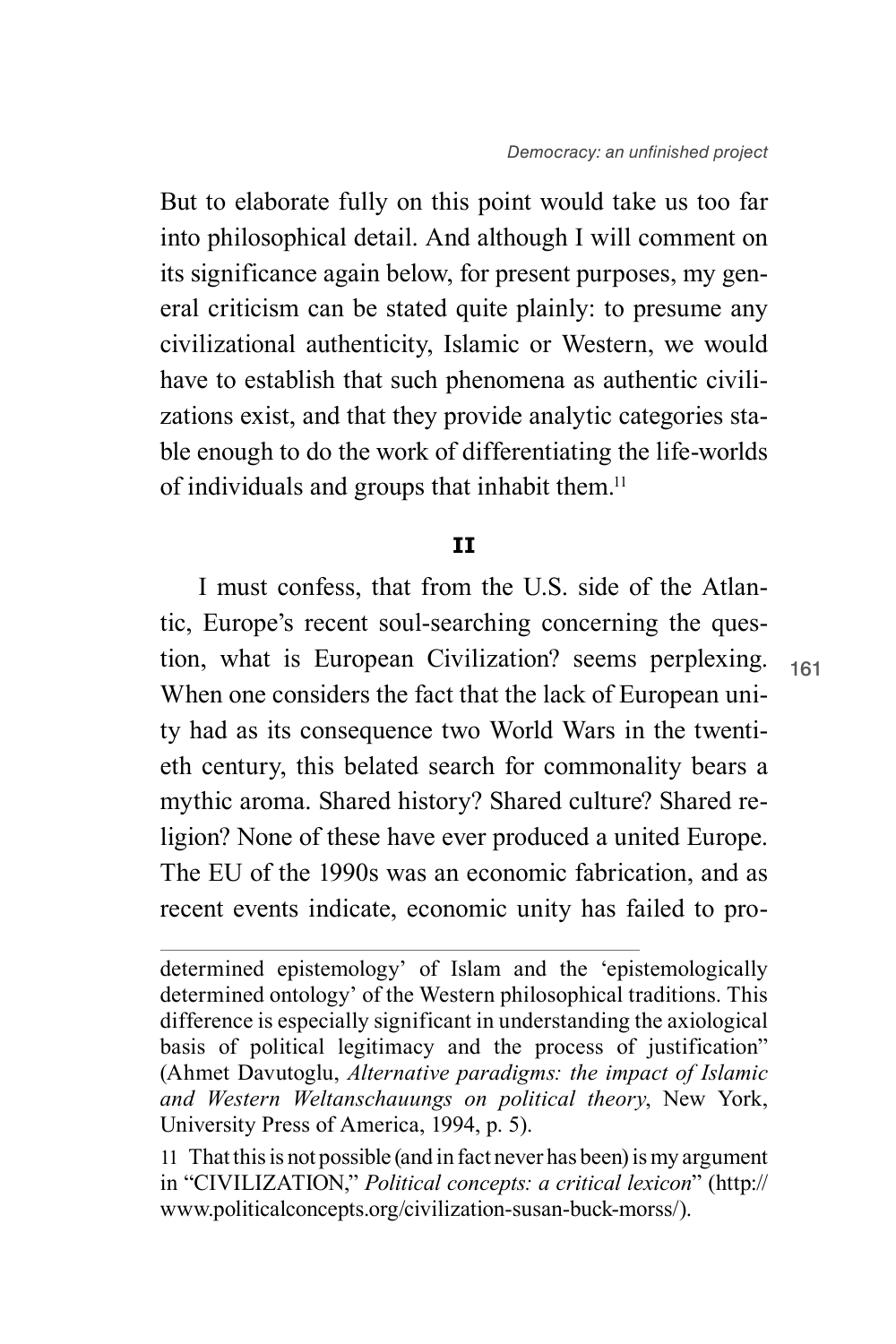vide civilizational (or even civilized) glue. The widespread willingness to watch Greece and other southern European societies flounder in poverty and unemployment while right-wing, indeed, fascist parties reap the political benefits, is far from Habermas' imagined future of a post-Cold War European order. But Davutoglu's alternative modernity, based on an Islamic World View, is also in deep crisis, as Egypt, Tunis, Lybia, Syria, and Palestine struggle to realize viable governmental forms.

It is remarkable how many of the predictions made twenty years ago have failed to materialize, and how unprepared for the new realities the self-declared experts seem to be. A certain anarchist sentiment among the younger generation is baffling even to the most progressive of political analysts. *Los Indignados*, the Occupy movements and other social activists appear too naïve, too idealistic, and too vague in their demands to meet the conventional criteria for political success. But there may be knowledge, even wisdom taking root in these recent social movements that escapes traditional political topographies of thought. The very success of identity politics has, as Hegel would say, gone to ground (*zu Grunde gehen*). Multiculturalism is nowhere now an adequate response. Today's political networks are transcultural. The very idea of democracy has become unmoored from the national context that was its earlier home.

In the 1980s, the slogan "we are all interconnected" was used to describe the findings of biologists, chemists, astrophysicists and ecologists—with a warning that no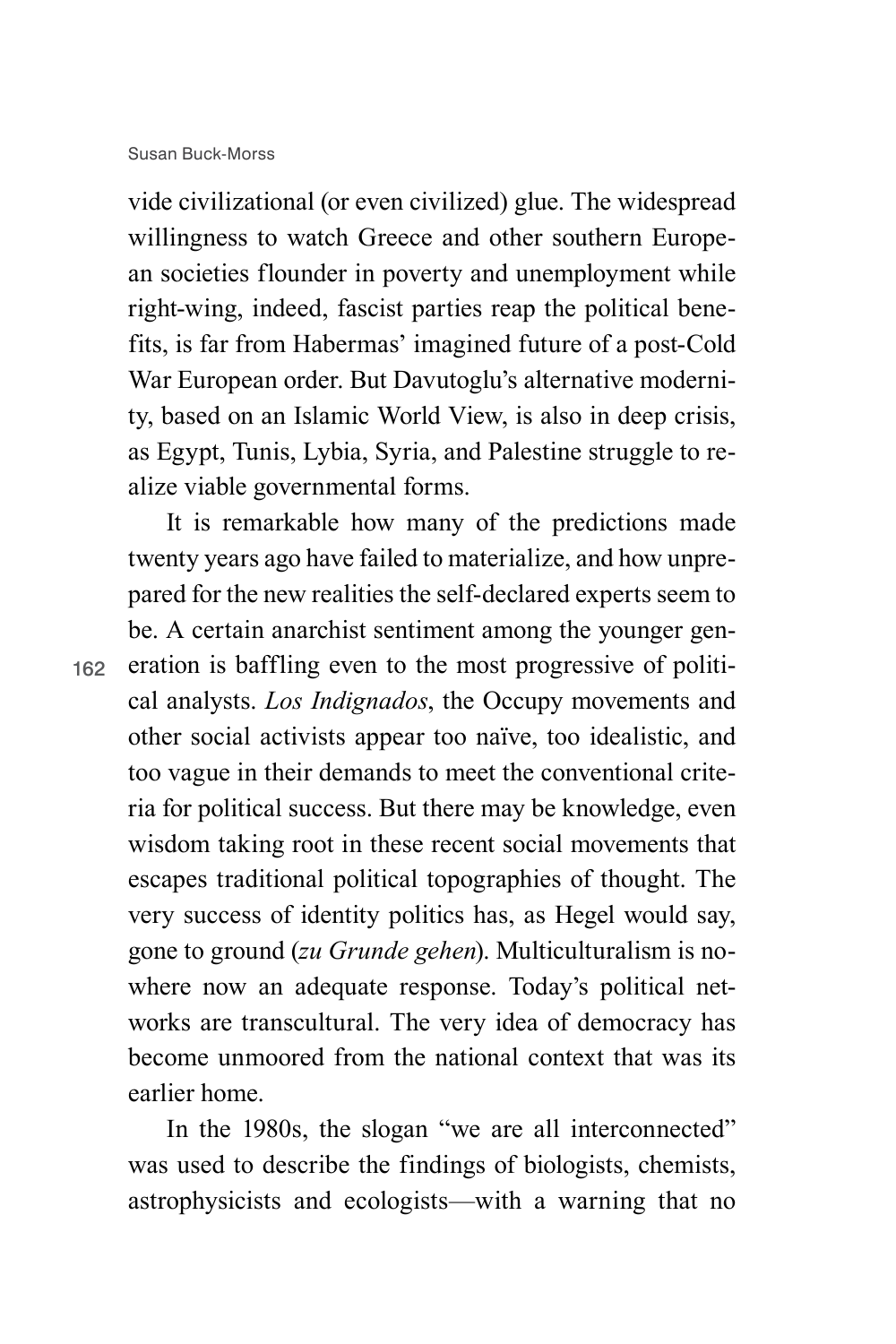single segment of human life can separate itself from the health and safety whole. It is difficult to trace the exact lineage of this phrase, or by what means it migrated to the political realm. But migrate it did, for example, in the massive street demonstrations that followed the murder of the Turkish-Armenian journalist Hrant Dink, who was shot by an ultranationalist teenager in 2007. The demonstrators embraced the slogan: We are all Armenians. We are all Hrant Dink. As a form of solidarity, as a democratic action in the globally visible public sphere, thousands of citizens gathered on the streets of Istanbul to protest against nationalist ethnic exclusions, setting a standard for other political actors around the world. It is within this self-consciously global topology that the events of the Arab Spring emerged: We are all Mohamed Bouazizi. We are all Khalid Said.

Tunisian President, Zine al-Abidine Ben Ali, left power quickly, but in Egypt, Hosni Mubarek held on. And the longer he stayed, the stronger the people's resistance became. The courage of their nonviolent occupation of Tahrir Square captivated a world of electronic spectators, granting to the Egyptians global solidarity and enormous respect. Their massive citizen action challenged the credibility of an entire hegemonic discourse, with its claims that the Middle East was not ready for democracy, that the people needed authoritarian government, or, preposterously, that democracy needed to be imposed on the Muslim world from the outside, by force of arms.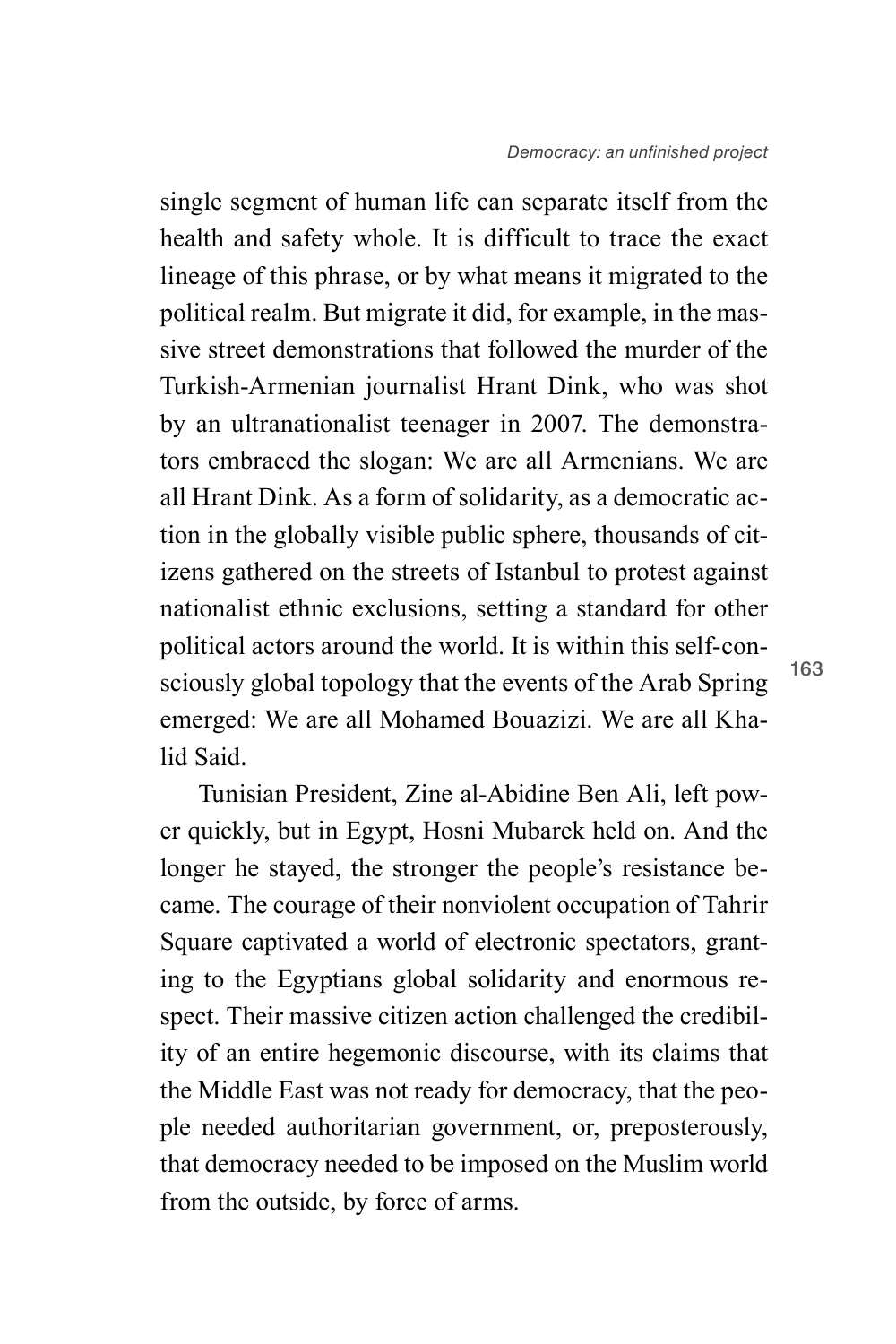These democratic successes happened without paternal leaders, without foreign teachers, without invading armies. It was not a case of Egyptians or Tunisians catching up with the West. Rather, they were showing the rest of the world the way. They inspired citizens elsewhere in Libya, Yemen, Spain, Greece, the United States, Russia, China, Syria, Bahrain—to take up the banner of democracy. It is easy to forget the promise of this moment, given the multiple cases of violence and state repression that have since occurred. But the transnational responses to the Arab Spring initiated a global movement unlike any that we have seen before, and it is important to try to capture that moment in words. If we were to speak in Hegelian terms about a world spirit, it indeed appears to be universal, not the end of history, but the end of a particular kind of history, and the beginning of something truly new, because it cannot be contained within the existing world order. It connects to the idea of the *ummah*, in that it spills out over the boundaries of Nation-States. It continues the spirit of *horizontalidad* launched during Argentina's protests during the economic crisis of 2001-2002. It continues the work of the World Social Forum in its call for an alternative globalization. It continues the empowerment of the Iranian people's protests during the elections of 2009 that called on the name of Allah and democracy, both at once. Merging these spatially separated actions into a genealogy-in-common, and breaking away from the fractiousness of identity politics in the process, it brings these initiatives into synchrony across so-called civilizational divides. The global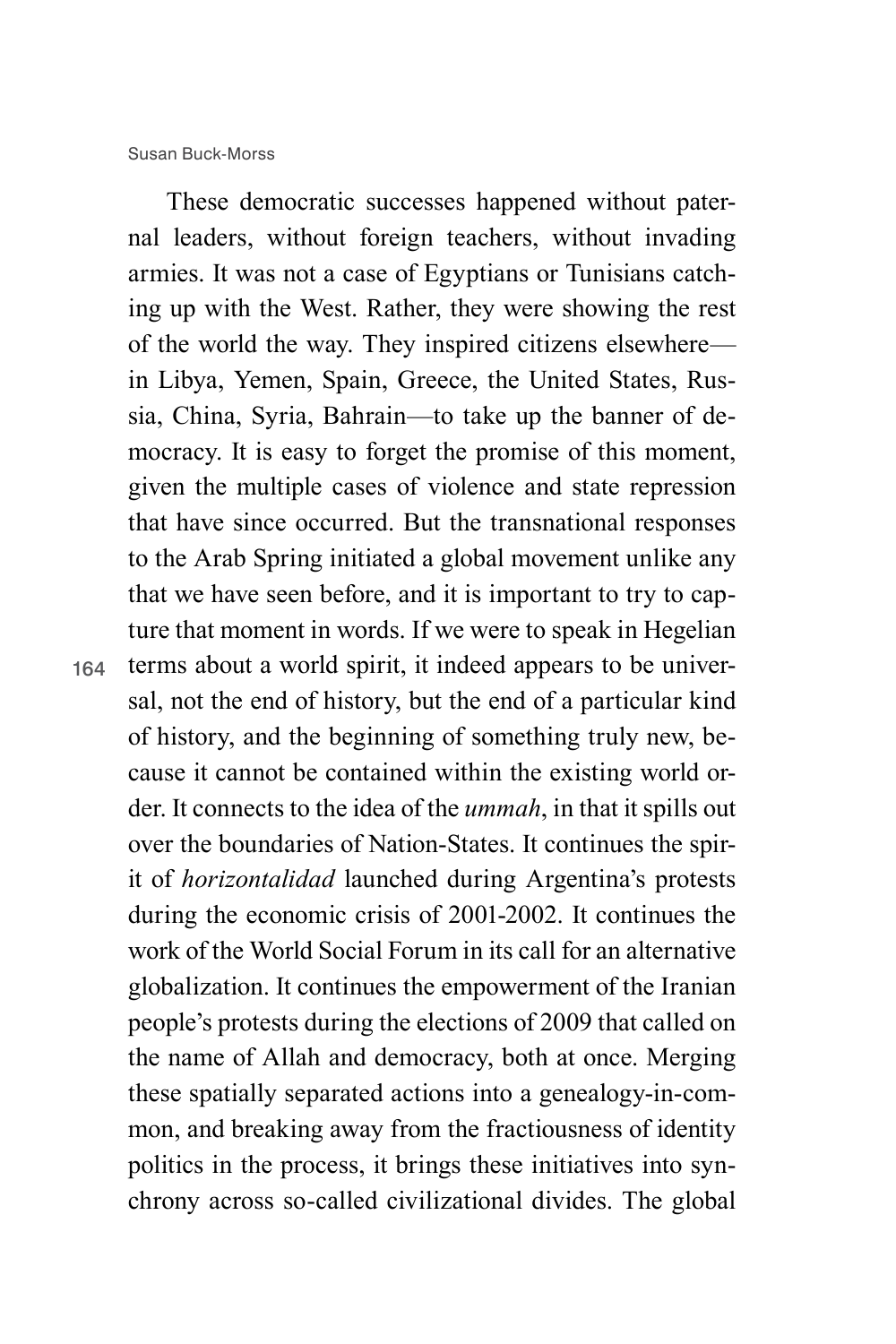movements now happening in the name of democracy bear witness to the fact that democracy is an unfinished project not because it has yet to spread sufficiently in the world. Rather, democracy as conceived within Western modernity has been insufficient (indeed, deficient) from the start.

### **III**

The American Constitution excluded non-property owning males from the vote until the late 19<sup>th</sup> century, women until 1920, and black Americans, *de facto*, until the 1960s. When the West talks today of championing women's rights in Islamic countries, it needs to be remembered that Switzerland did not allow women to vote until 1971, thirty-five years after women's suffrage in Turkey, and feminist movements were significant in the twentieth century throughout the Muslim world. The Declaration of Independence of the American colonies that proclaimed all men equal omitted from that definition the unfree labor force of African slaves. The French Revolution only temporarily tolerated the liberation of their African slaves before attempting (unsuccessfully) to destroy the Haitian Revolution by force.<sup>12</sup> But even when the institution of slavery was abolished, wage-slavery continued. Lisa Lowe reveals the close connections between the gradual abolishment of the African slave labor in the colonies and a project for the massive exporting of "free" Chinese wage laborers to the Caribbean, Australia, and the

<sup>12</sup> Susan Buck-Morss, *Hegel, Haiti and universal history*, Pittsburgh, Pittsburgh University Press, 2009.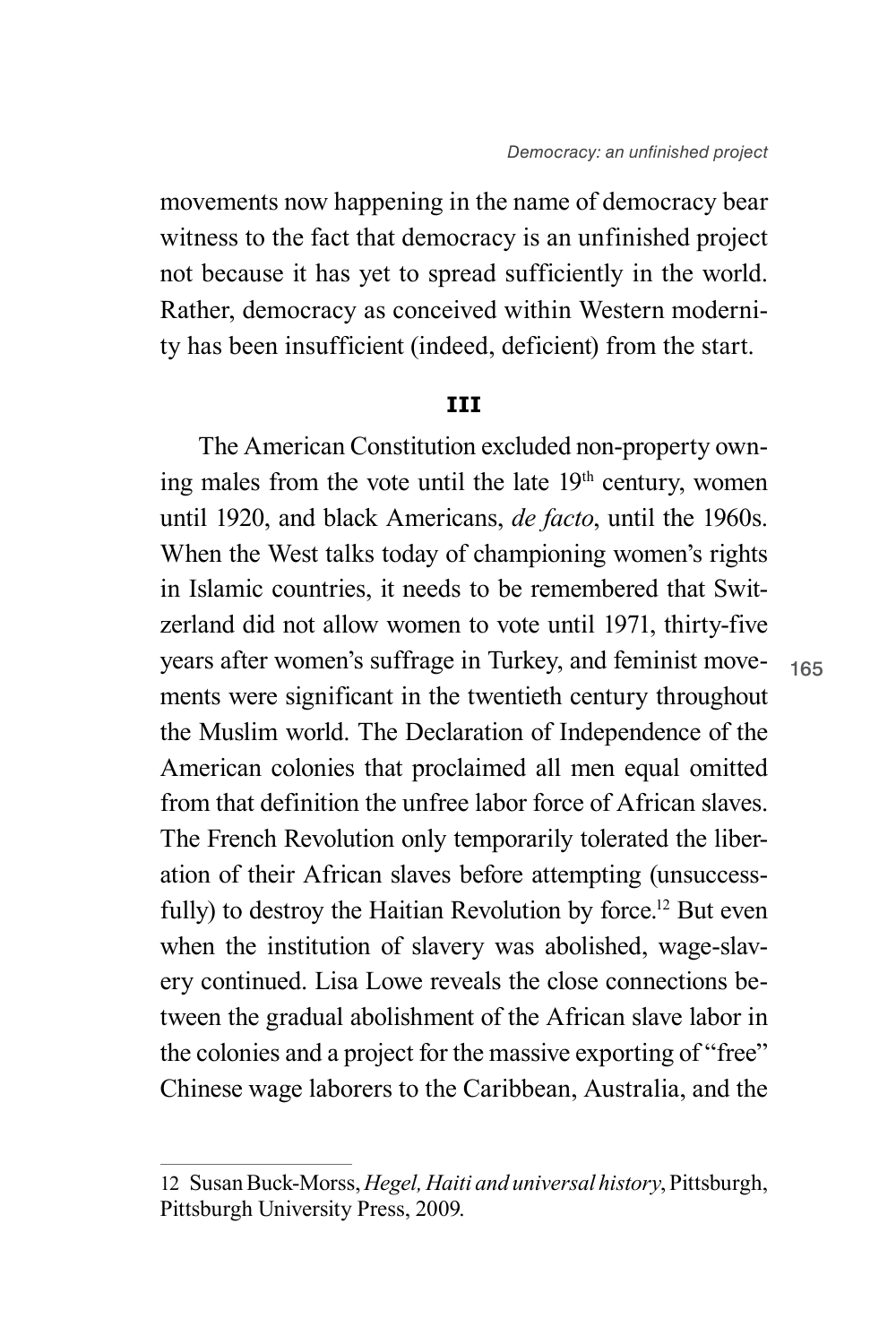166

Americas, to take their place.<sup>13</sup> In postcolonial societies, democracies were built on the organizations of civil society that represented the interests of economic and state elites, who discounted the colonial subaltern as pre-political, yet it is these subaltern classes that are making democratic, political claims today.<sup>14</sup> The struggle against economic injustice became a leitmotif of modern society, one that political democracy has still not been able to resolve. Marx was absolutely clear in his criticism of bourgeois democracy as not only incomplete, but incapable of being completed, so long as economic exploitation was intrinsic to the production process. He argued that attempts to legislate equality on the political level were an open admission of the nonexistence of equality on the level of society. Whereas Marx was wrong to dismiss political democracy *tout court*, he rightly demarcated the structural limits of democracy in its modern, capitalist form.

<sup>13</sup> Lisa Lowe, "The intimacies of four continents," in Ann Laura Stoler, ed., *Haunted by empire: geographies of intimacy in North American* history, Durham, Duke University Press, 2006.

<sup>14</sup> In *Lineages of political society: studies in postcolonial democracy*, New York, Columbia University Press, 2011, Partha Chatterjee argued that the future fight may be between modernity (civil society) and democracy ("political society"). Chen writes of Chatterjee's position: "These are provocative theses. Challenging and inspiring, they help us locate the driving forces underlying democratic transformation in the third world" (Kuan-Hsing Chen, *Asia as method: toward deimperialization*, Durham, Duke University Press, 2010, p. 230).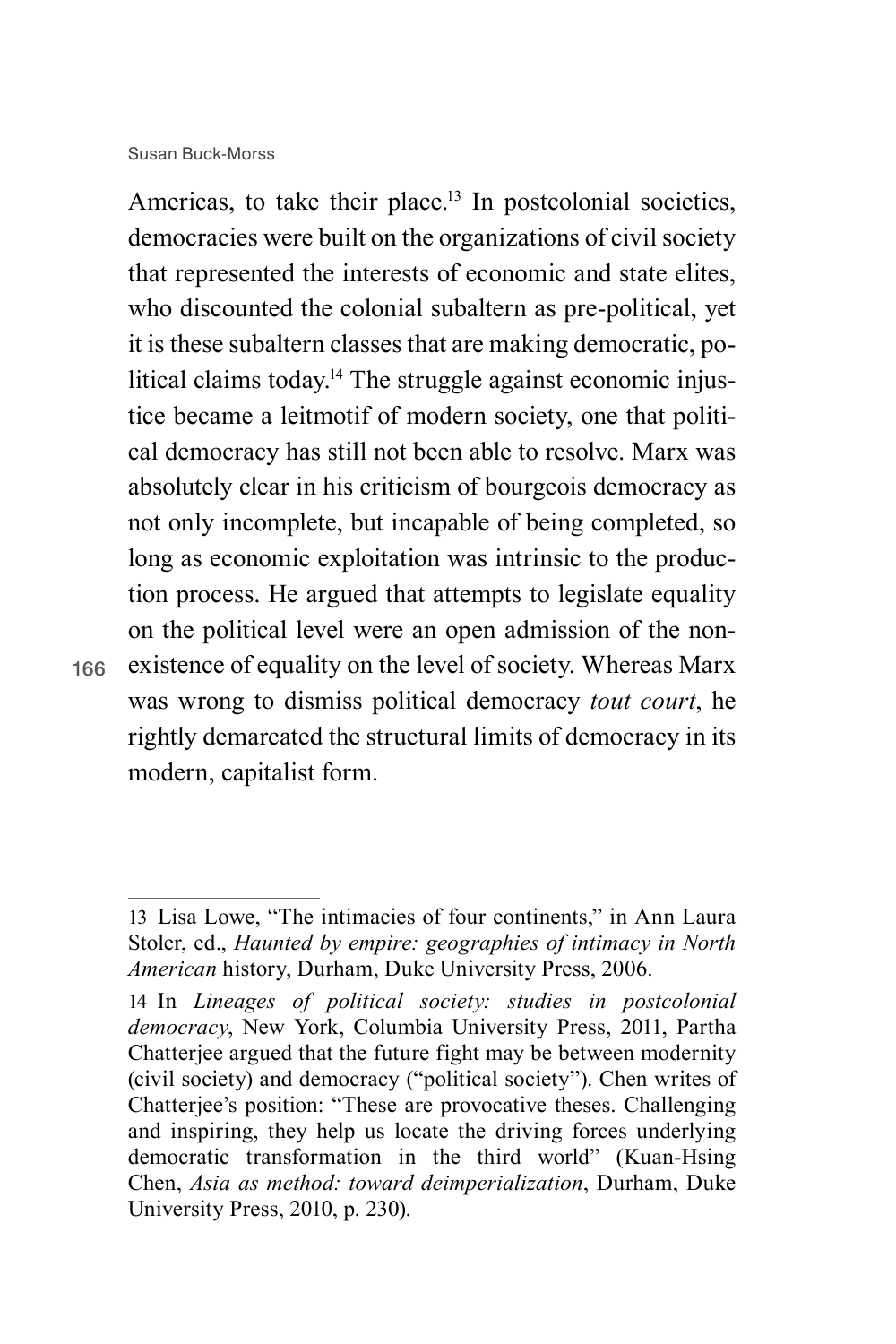## **First paradox: between free markets and free societies**

to citizen health are measured in terms of the trade-off be-<br> Today more than ever in neoliberal democracies money rules. Finance capitalism integrates a global oligarchy that includes economic actors of every ethnicity and every religion. This system has resulted in grotesque disparities of wealth, both between nations and within them. Capitalist social relations are based on the extraction of value from labor and from nature, in order for the system to thrive. The privatization and enclosure of any productive force from which profit can be obtained is encouraged. The social costs of the production process, so-called externalities, are left unpaid. Human misery is discounted. Risks tween benefits and costs. The trivialization of life for profit is a common occurrence. Deregulation rewards capitalists even when they fail. Banks survive, and citizens—entire national populations—are forced by authorities to pay the price. One does not have to accept Marx's theory of class warfare to conclude that, given extreme disparities of wealth, democracy as an expression of the general will becomes untenable.

Political Islam owes much to the Marxist critique of capital, which was widely discussed in the Muslim world during the Cold War era. Sayyid Qutb, in *Social justice in Islam*, referred disparagingly to the "bloated capitalists."15

<sup>15</sup> Under "Legislating matters related to the public interest and the blocking of means," Qutb lists as first priority: "The taking of excessive wealth out of the hands of bloated capitalists" (Sayyid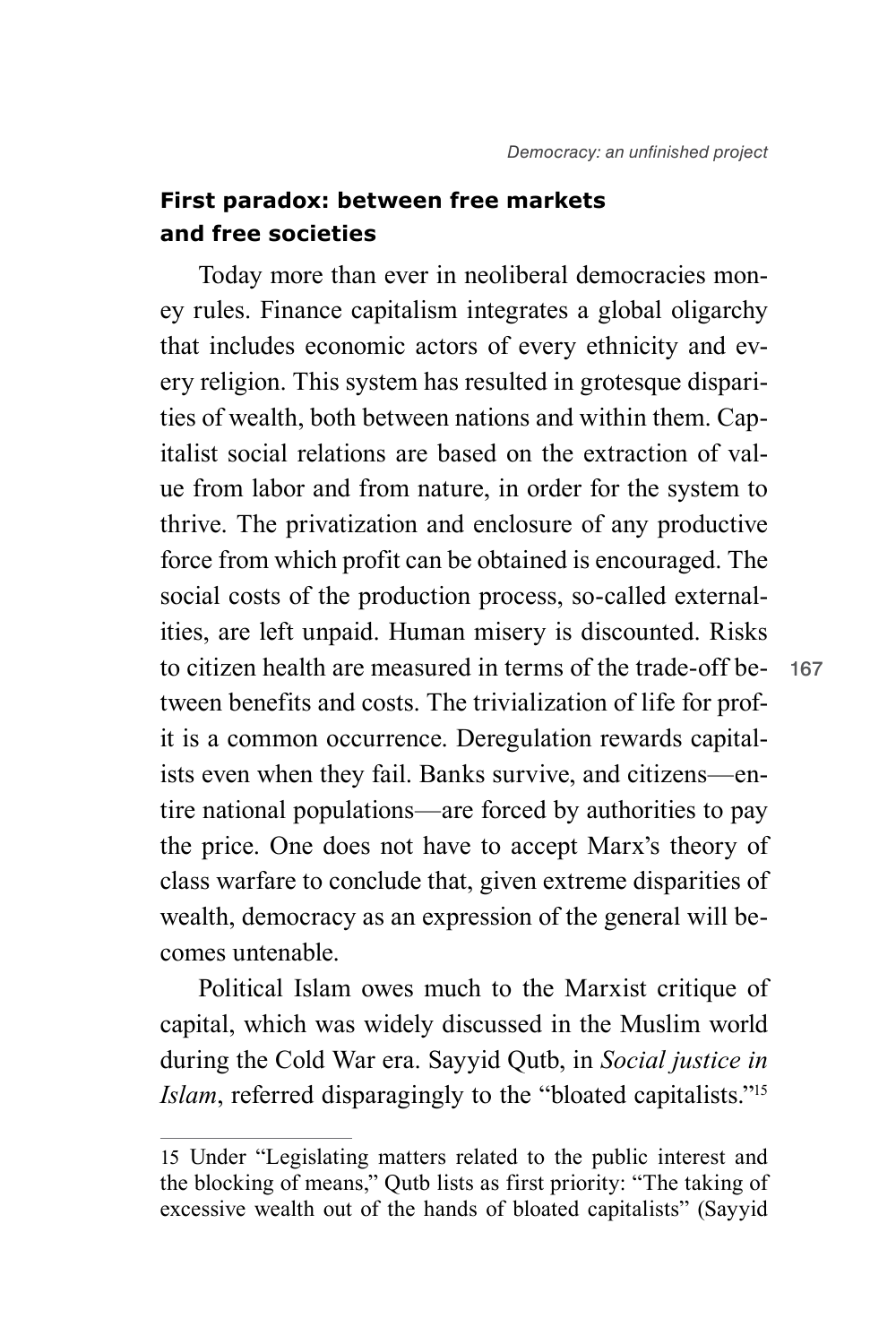The present leader of Tunisia, Rashid al-Gannouchi, who has long been a strong defender of democracy, rejects the myth that free markets (unregulated capitalism) mean free, that is, democratic societies.16 This theme is part of the global discourse of protest from Egypt to Wisconsin, to Greece. We have an anomalous situation today in which Marx's critique of the capitalist system is globally acknowledged, but Marx's revolutionary politics is globally rejected, as is indeed understandable, given the history of communism in its actually existing forms. Marx's theory of universal historical stages has been discredited along with other Eurocentric notions of civilizational progress. Whether based on a Hegelian dialectic of history as class struggle, or on the structural inevitability capital's collapse, Marx's description of a necessary historical path for all nations from feudalism, to bourgeois industrialism

Qutb, *Social justice in Islam*, trans. John B. Hardie, rev and intro., Hamid Algar, Oneonta, N.Y., Islamic Publications International, 1953, p. 307).

<sup>16</sup> Rachid Al-Gannouchi. "Secularism in the Arab Maghreb," *Islam and secularism in the Middle East*, eds. John L. Esposito and Azzam Tamimi, New York, New York University Press, 2000. On democracy: "A democratic secular system of government is less evil than a despotic system of government that claims to be Islamic" (p. 123). On economics and ethics: "While the right to private ownership is sanctified, exploitation, monopoly and the acquisition of wealth other than through lawful means are forbidden. Wealth is assigned a social mission (...)" (p. 113). Al-Gannouchi's supporter in the Ennahda Party, Said Ferjani, told *New York Times* reporter Anthony Shadid that having earlier rejected the Left, he now embraces Karl Marx's critique of capitalism (*New York Times*, February 18, 2012).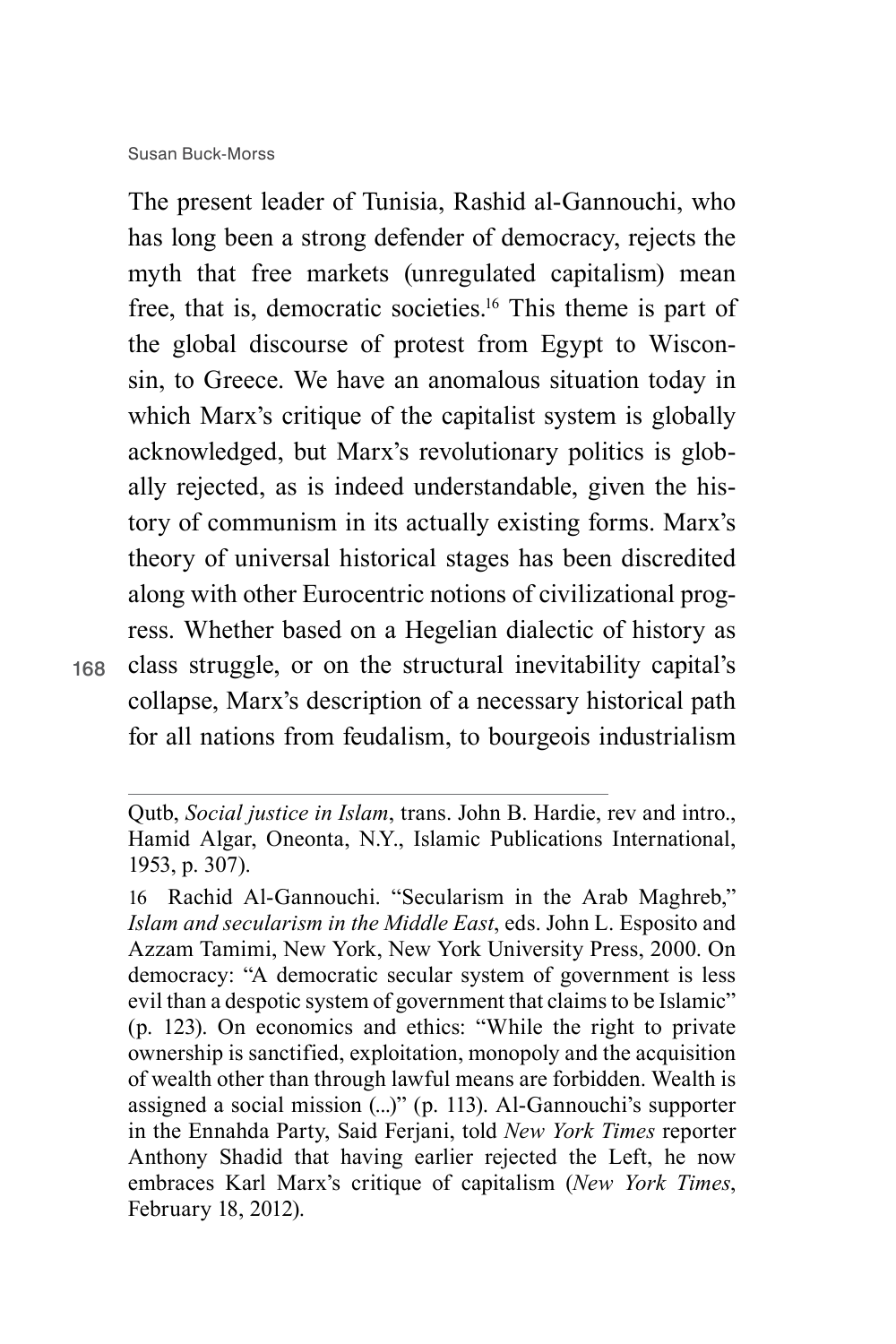to socialism, is based, as J. M. Blaut argues, on the European colonizer's model of the world, which claims historical forces emanate from the center and move to the periphery that, inevitably, lags behind.<sup>17</sup>

One important direction of recent historical research has been to show that capitalist systems existed before the rise of Western modernity, notably in the Indian Ocean, and that these early forms, while including sophisticated instruments of credit, banking, partnerships, and trade, were held in check by the moral mandates of Islam, most strikingly by means of Muslim merchant law. In recent work, I have been developing the argument that the reason why the West succeeded in launching that new form of capitalism which scholars in the tradition of Max Weber recognize as definitive, and which differed from earlier capitalist systems because of the unprecedented violence of colonial trade, is that the European merchants, quite literally, *broke the law*.

One can certainly agree with Ahmet Davutoglu when he places economics as necessarily subordinate to social morality. Adam Smith himself would not disagree, which is why he intended his book, *The theory of moral sentiments*, to be read alongside the later, better-known volumes, *The wealth of nations*. But it does not follow that Islamic banking provides the answer, criticized in its existing form as merely a marketing technique, or that the Islamic institu-

<sup>17</sup> J. M. Blaut, *The colonizer's model of the world: geographical diffusionism and eurocentric history*, New York, The Guilford Press, 1993.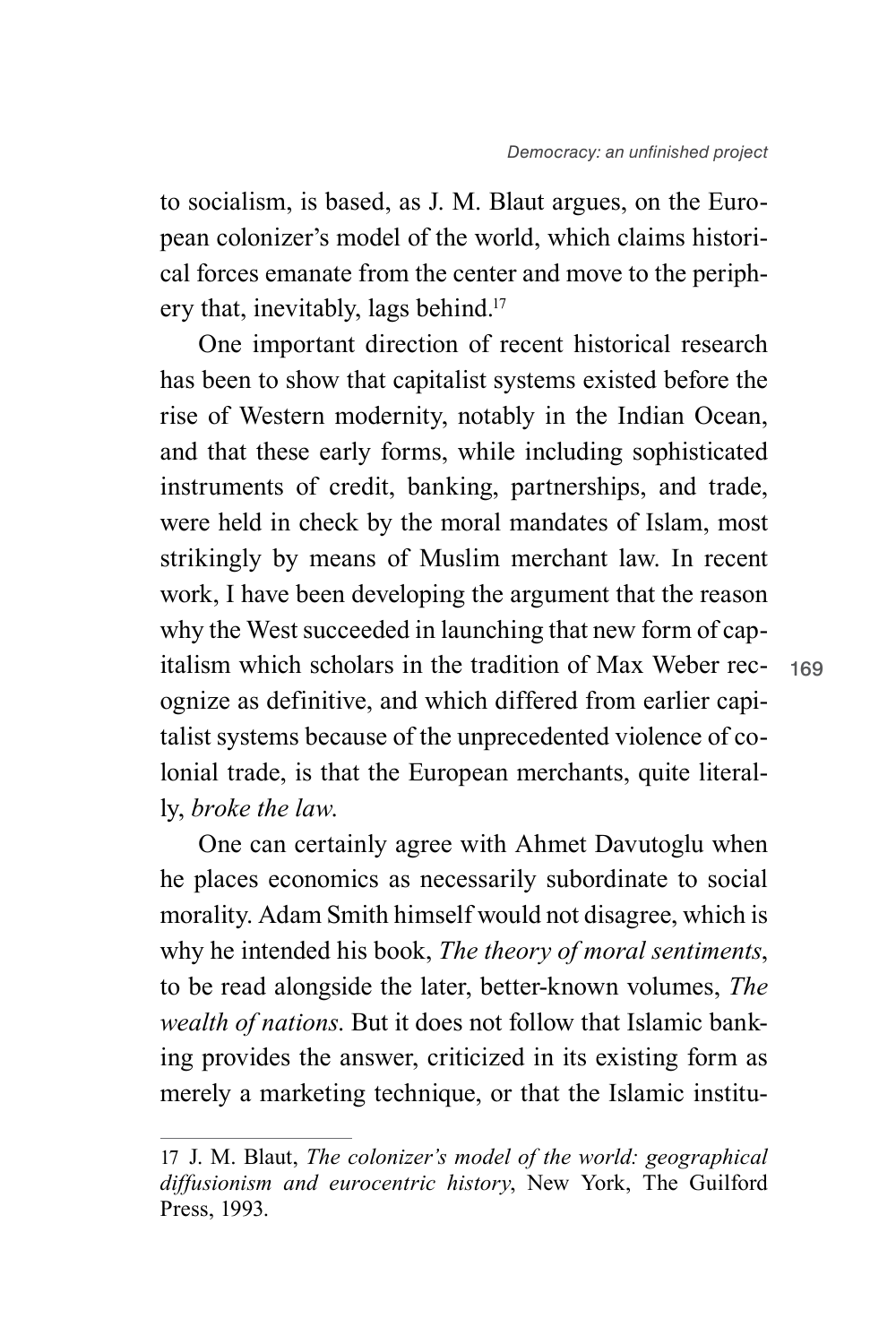tion of *zakat* is a sufficient cure for the enormous disparities of wealth that make truly democratic societies impossible today. To argue directly from a religious tenet to practical life is not justified in this case, any more than to presume that the pacifist message of Christianity, with its gentle symbol of the Lamb of God, provides an adequate basis for ensuring global peace.

Political governance cannot be replaced by an ethical community, and Islam is no exception to this rule. The Malaysian theorist Danial Mohd Yusof comments specifically on Davutoglu's appeal to Islamic values, noting that because these are themselves contested, "Islamic society" becomes a "floating signifier" for multiple political ends. He refers to the work of Boo Teik and Kok Wah, who criticized a similar appeal to "Asian values" that in Islamic Maylasia proved quite compatible with authoritarian ends, "an ideological and cultural essentialist response to legitimise authoritarian developmental states against the demands of liberal democracy and Malaysia's growing discourse of the individual."18 So, the unfinished project of democracy will have to answer the Marxist challenge, its critique of the socially unjust consequences of global capitalism, and it will have to do this without either the benefit of Marx's theory of necessary progress through universal, historical stages, or the guarantee of policy success through the imposition of religious values by government decree.

<sup>18</sup> Danial Mohd Yusof, "Davutoglu's *paradigm*, Winkel's *epistemé*, and political science in Malaysia," *Asian Journal of Social Science*, n. 35, 2007, p. 6-18, p. 1.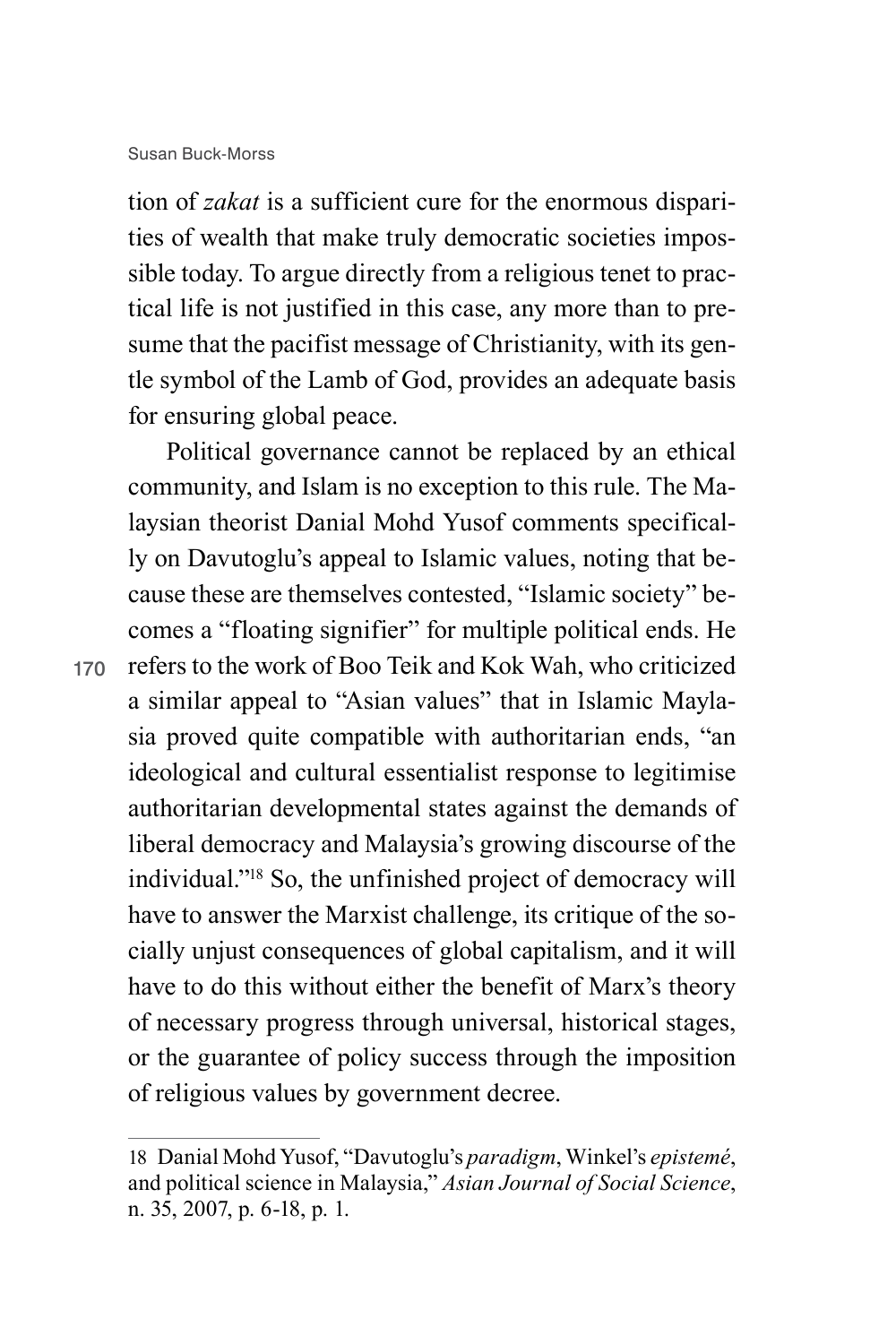171

## **Second paradox: between democratic egalitarianism and political elitism**

A second contradiction that needs to be considered in regard to the unfinished democratic project is the tension between democracy in its radically egalitarian form and social hierarchies that exclude democratic participation. Davutoglu insists that Islam teaches the absolute equality of human beings.19 Christianity, following the words of the

<sup>19</sup> On Muslim society as a socio-political unity (*ummah*), Davutoglu writes: "This is an open society for any human being, regardless of his origin, race, or color, who accepts this responsibility which is the basis of the identification and political socialization process of a Muslim in an Islamic socio-political environment. This political identification and integration process in an Islamic society is the main difference in comparison with the state tradition in Western civilization—as nationalist, communist, or liberal-democratic or class consciousness. The achievement of legitimacy (...) is, therefore, directly related to the question of whether the political authority in the society provides the requirements for the fulfillment of this responsibility" (Davutoglu, *Alternative paradigms*, p. 125). His argument makes a compelling case for the refusal to separate religion from the state, when religion holds the state socially responsible for ensuring equality, regardless of color or ethnicity. But the translation of this principle into political policies has proven problematic, with extreme consequences. When the Sudanese religious thinker Mahmoud Mohamed Taha interpreted the Qu'ran's principle of radical equality to extend to women as well as different races, it was a Muslim ruler (Numeiri) who executed him for apostasy (with the acquiescence, at the time, of the Sudanese Muslim Brotherhood). This is where the epistemology of critical theory can be effective against the shortcomings of political ontology (see Susan Buck-Morss, *Thinking past terror: Islamism and critical theory on the left*, New York, Verso, 2003, p. 47 and 64-5).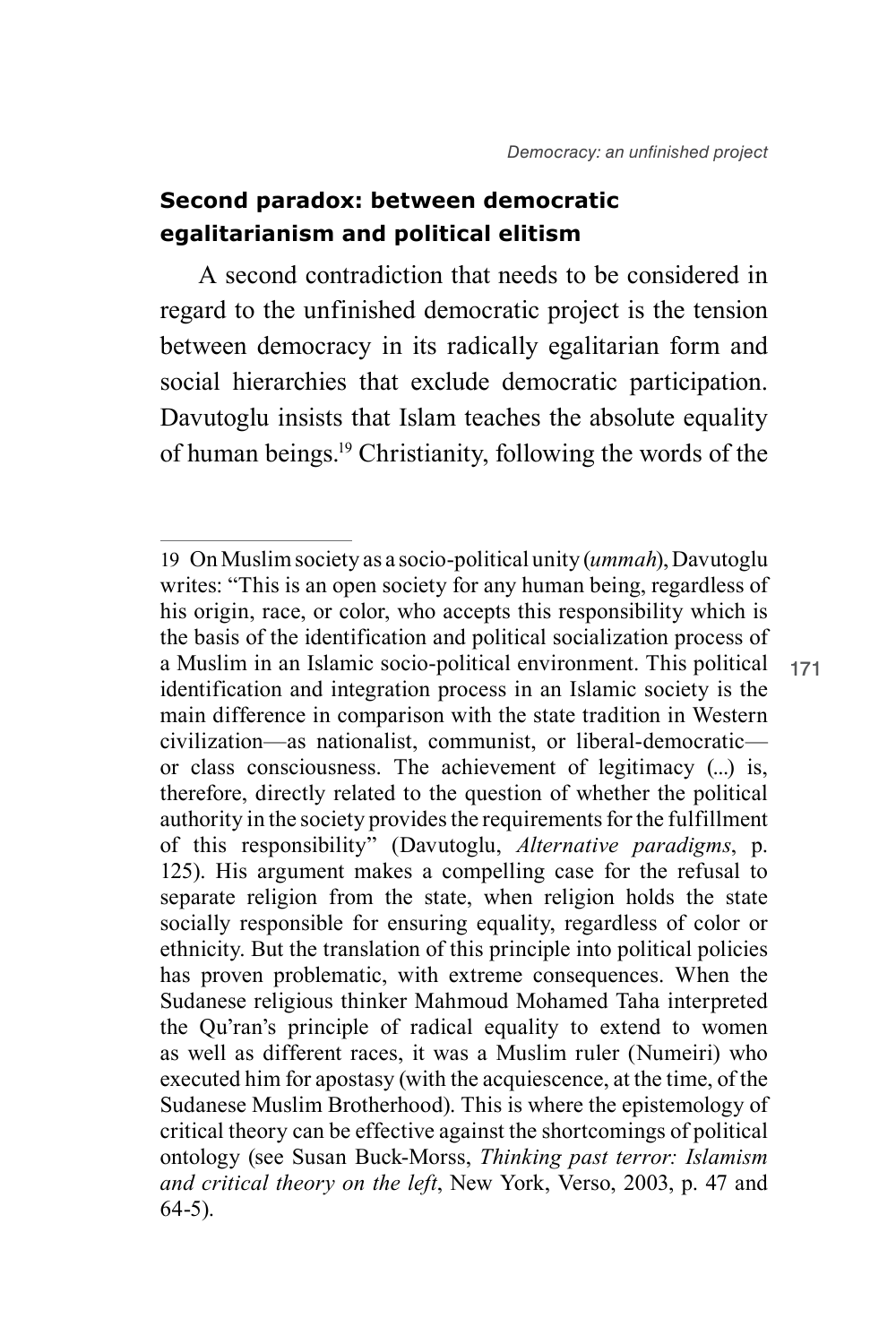apostle Paul, claims the same.<sup>20</sup> And yet, equality as an ontological assertion (here again you see my bias against ontology) has time and again proven historically compatible with political elitism, and this is true of both religious and secular societies.<sup>21</sup>

172 ing Muslim majority in Tunisia's post-revolutionary or-Such elitism can take many forms. It is in play among sectarians of the Gülen movement which, despite its outspoken adherence to secular pluralism, holds elitist views of ethnicity, nationalism, and Islamic spirituality.22 It is in play among Tunisian Francophones today, who, having studied in French-speaking, private schools, may be well versed in Rousseau and the Rights of Man, but do not extend their democratic sympathies to the actually existder. Conservative Islamic parties presume that leaders know best; the role of democracy, claimed Egyptian Muslim Brotherhood leader Khairat el-Shater shortly before the

<sup>20</sup> Alain Badiou, Giorgio Agamben and Slavoj Zizek all emphasize this radical egalitarianism in their recent discussions of Paul. The problem with Paul's interpretation of Christianity is that it leaves the material world of *in*equality unchanged (see Susan Buck-Morss, "Visual empire," *Diacritics*, v. 37, n. 2-3, Summer-Fall 2007, p. 176).

<sup>21</sup> In the history of *both* Islam and Christianity, the contradiction between theology's social values and their earthly implementation, produces the constantly contested space of political life.

<sup>22</sup> Gülen followers consider education "the best and direct way to shape fresh minds" (p. 202). They support free markets and secularism; they teach in English, and only secular subjects. At the same time, there is an imposition of moral and cultural uniformity, ethno-nationalist identity, and "blood consciousness" in pan-Turanist and/or Turkish nationalist forms.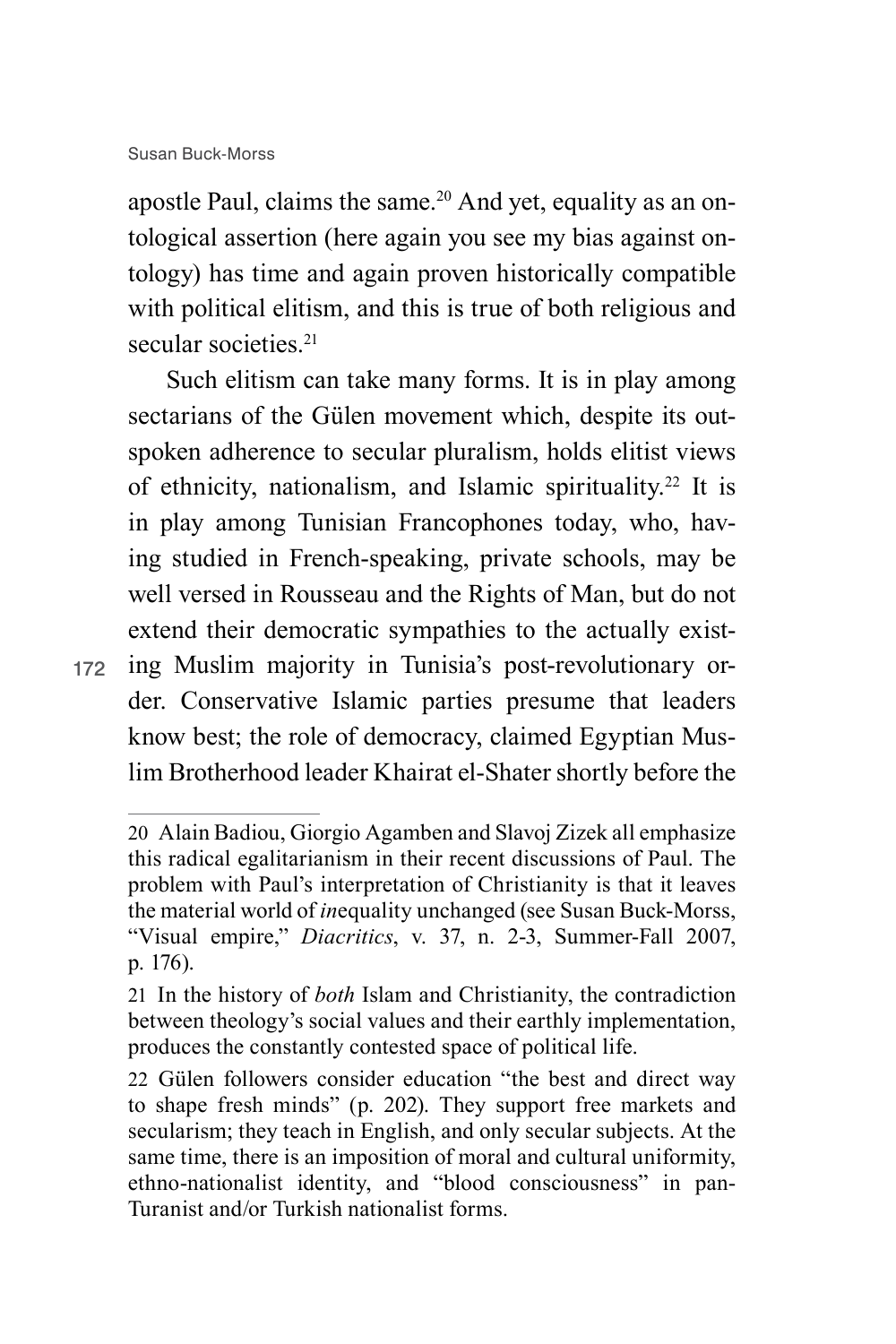2012 election, is limited to the act of voting that provides electoral legitimacy for the party's unquestioned authority. But again, it is not religion that draws the dividing line between autocratic and democratic rule. Al-Gannouchi with reason named the government of Bourguiba "authoritarian secularism."23 The fate of Kemalism in secularist Turkey under military rule was the same.

Here too, the Marxist experience is instructive, this time as an example of how not to proceed. At least since Lenin, a division was justified between the radical egalitarian goal of a classless society and the dictatorial elitism of Communist Party rule, essentially preventing any truly democratic practice—even when on paper, the 1936 Soviet Constitution, the USSR became the most democratic country in the world. The fate of the French Communist Party hinged on the question of elitism, as intellectuals, through their own brilliance, increased the gap between theoretical understanding of Marxism and its popular embrace, to the point where the leadership could not support popular democratic action. It was against the intellectual elitism of the French Communist philosopher, Louis Althusser, that his former student, Jacques Rancière, supported the mass of street demonstrators in Paris in May 1968 who insisted

<sup>23</sup> Al-Gannouchi, "The origins of Arab secularism," in Tamimi ed., *Islam and secularism in the Middle East*, p. 99. Under this circumstance, society becomes a "field of action" for power of "secular elites," rather than what it should be, the place of popular will as "source of authority" and "source of legitimacy" (p. 99-100). Bourguiba took control of the economy, and seized mosques, trade unions, and political parties.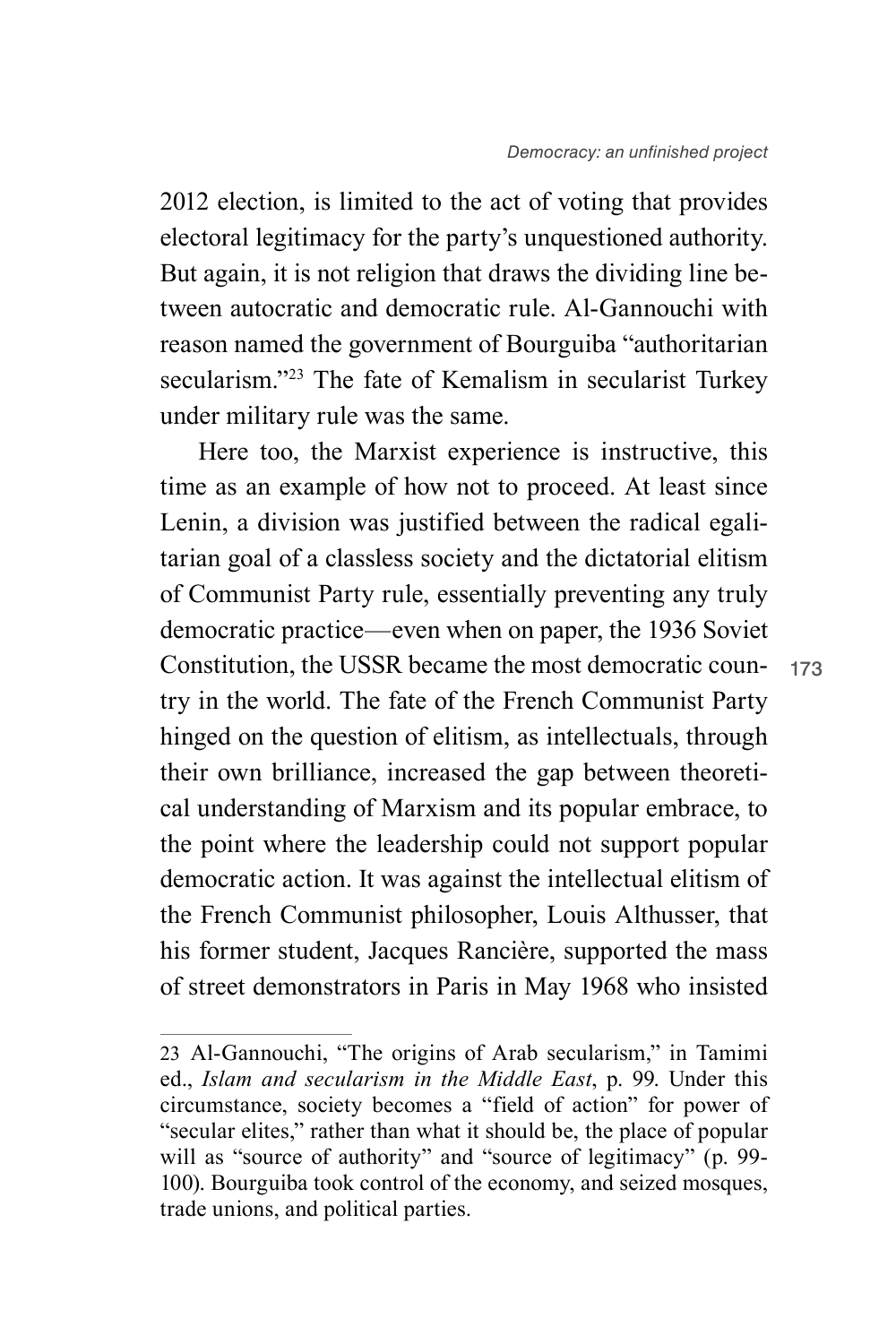on taking the practice of democracy seriously. In a striking 1981 essay, *The ignorant schoolmaster*, a parable in historical form, Rancière stated the radical democratic claim in forceful terms: "*all men have equal intelligence.*"24 This has nothing to do with scoring on IQ (intelligence quotient) tests. It is a political claim based on the premise that all men have equal capacity for democratic participation. It goes without saying—but perhaps still, today, it needs to be said loudly and clearly—"all men" in this case means all women too, especially women, as their role in the new democratic movements has been critical<sup>25</sup>

174

The subtitle of Rancière's essay is *Five lessons in intellectual emancipation*. It is the strange tale of a French teacher who manages to teach what he does not know. His Flemish students learn to read a French text without knowing the language, and without the teacher's ability to tell them how. This situation of "mutual teaching" manifests the human capacity "to learn something and to relate it to all the rest," exposing the "pedagogic myth" that the world is divided "into knowing minds and igno-

24 Jacques Rancière, "*Le maître ignorant*," in English: *The ignorant schoolmaster: five lessons in intellectual emancipation*, trans. and intro. Kristin Ross, Stanford, Stanford University Press, 1991, p. 18. 25 No issue has received more attention, and less illumination, than that of women's rights. For a corrective critique of George W. Bush's use of women's rights as a "decoy" to deter attention from his administration's illegal, imperialist wars, see Zillah Eisenstein, *Sexual decoys: gender, race and war in imperial democracy*, London, Zed Books, 2007.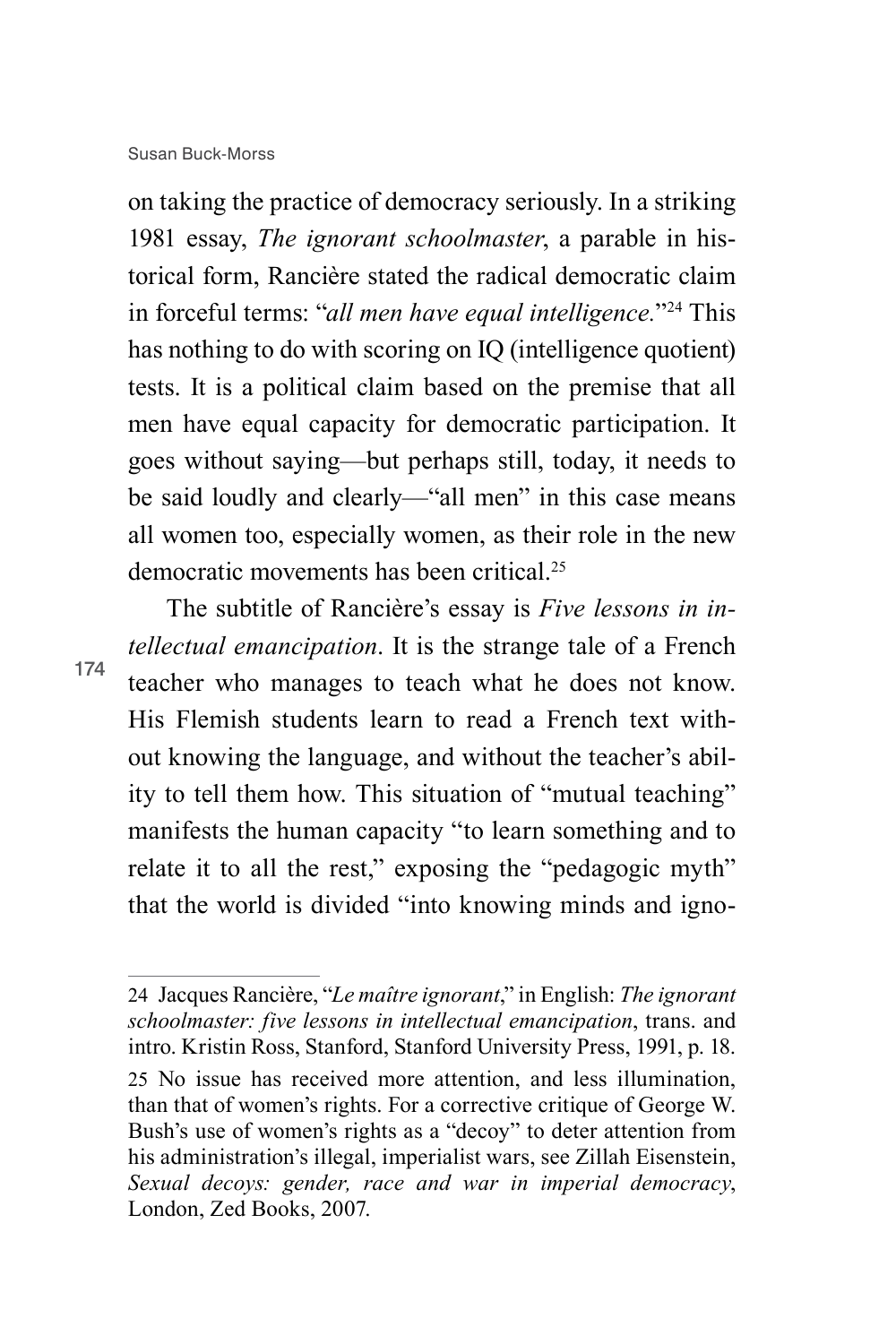rant ones, ripe minds and immature ones, the capable and the incapable, the intelligent and the stupid." 26 The relation of teacher and student presumes the latter's ignorance: "To explain something to someone is first of all to show him he cannot understand it by himself"; Rancière asserts, on the contrary: "Whoever teaches without emancipation stultifies."27 Emancipation, the precondition of democracy, requires "that every common person might conceive his [and her] human dignity, take the measure of his [and her] intellectual capacity, and decide how to use it."28

This understanding of democracy as self-emancipation brings to mind Wael Ghonim's description of how Egyptians taught themselves to organize throughout the Arab Spring, how they used social network technologies to spread courage, share dangers, and realize the power of their own number.<sup>29</sup> Ghonim reports the growing sense of solidarity in Tahrir square demonstrations, where you could easily sense "the wisdom of the crowd."30 One thinks of the Muslim women in Egypt described by the anthropologist Saba Mahmood, who met together without spousal permission, read the Qur'an without an imam, and taught

<sup>26</sup> Rancière, *The ignorant schoolmaster*, p. 6, 17-18 (*ital*. Rancière).

<sup>27</sup> Rancière, *The ignorant schoolmaster*, p. 18.

<sup>28</sup> Rancière, *The ignorant schoolmaster*, p. 17.

<sup>29</sup> See Wael Ghonim, *Revolution 2.0: the power of the people is greater than the people in power: a memoir*, Boston, Houghton Mifflin Harcourt, 2012.

<sup>30</sup> www.egyptindependent.com/node/61266.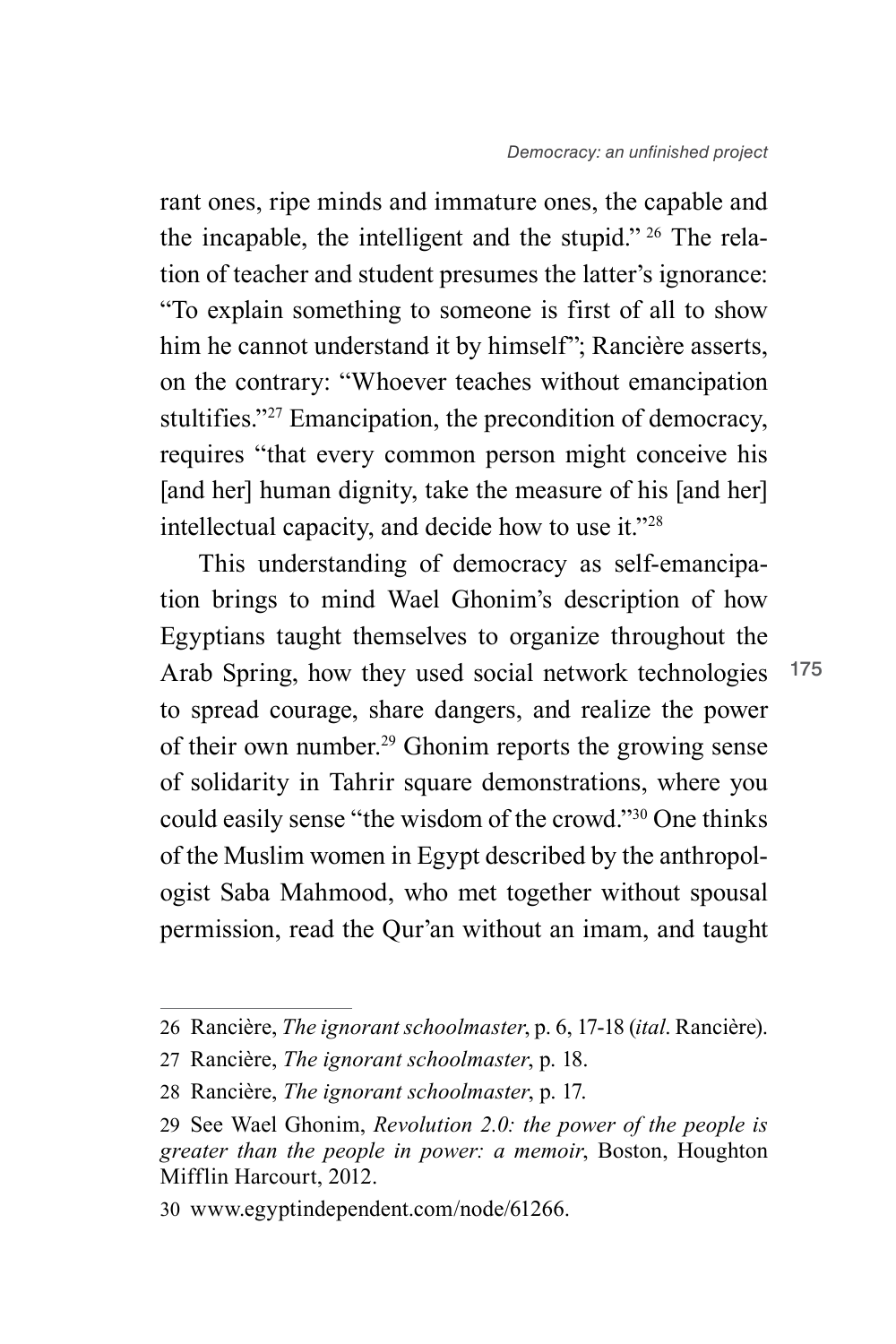themselves the practices of piety.31 Mahmood's point is that agency must be recognized in more ways than as direct political resistance; self-teaching, in collaboration with others, counts as a form of empowerment. Indeed, such practices in autonomy may be the precondition for political agency. Interestingly, in terms of women's self-emancipation, the US feminist book, *Our body, ourselves* (1970) which was translated and adapted globally, was able to cross multiple cultural boundaries (including Egyptian) despite the differences because it did not presume that some women had superior knowledge to impart to those who did not know. "It was the method of knowledge sharing—and not a shared identity as women—that appeared to have global appeal."<sup>32</sup>

176

Training in democracy comes by enacting democracy, an embodied performance that involves treating others as co-citizens "under the sign of equality."33 Emancipation as the antithesis of subordination involves trust, writes Rancière, based on "confidence in the intellectual capacity of any human being."34 Tariq Ramadan expresses a similar sentiment when he writes:

Equality is a fragile right, and one that must be demanded constantly, at more than one level and in more than one sphere: we must have

<sup>31</sup> Saba Mahmood, *Politics of piety: the Islamic revival and the feminist subject*, Princeton, Princeton University Press, 2005.

<sup>32</sup> Kathy Davis, "The global localization of feminist knowledge: translating *Our bodies, ourselves*," in Tine Davis and Francien van Driel, eds., *The gender question in globalization: changing perspectives and practices*, Aldershot, Ashgate, 2005, p. 87.

<sup>33</sup> Rancière, *The ignorant schoolmaster*, p. 11.

<sup>34</sup> Rancière, *The ignorant schoolmaster*, p. 14.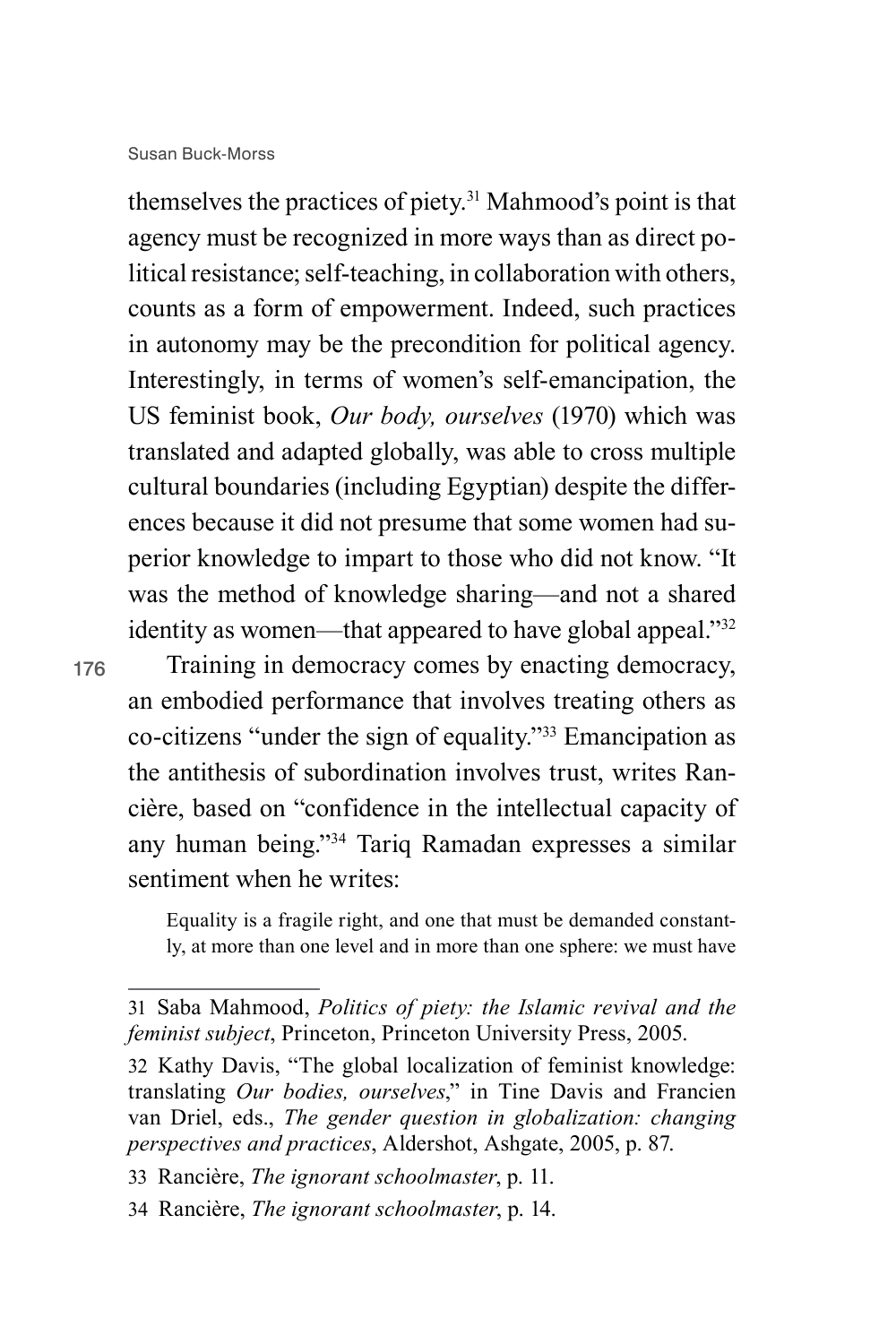confidence in ourselves and in our rights, confidence in our ability to communicate and to be heard, and also confidence in the legitimacy of resistance, or even in the constructive nature of opposition and protest.35

There is a struggle within Islamic parties at this moment, and it has to deal precisely with the issue of elitism, the pedagogic distance between the people and their leaders. In the Egyptian election debates of 2012, against Khairat el-Shater's authoritarian leadership, Abdel Moneim Aboul Fotouh insisted that conservatives have no monopoly on the Brotherhood or the parties of political Islam. Ramadan was interviewed on this split within the Egypt's Muslim Brotherhood (founded by his grandfather, Hassan al-Banna, in 1928): "'Al-sama' wa'l-ta'a,' went the old Brotherhood ideal, which translates as 'hearing and obeying.' That's over (...). The new generation is saying if it's going to be this, then we're leaving. You have a new understanding and a new energy."36 In the name of democracy, let us hope that Ramadan is right.

## **Third paradox: national democracy and global exclusions**

A third inadequacy in the realization of modern democracy is the fact that it is structured and contained within the limits of Nation-States. There is an almost constitutive intolerance of outsiders. If the formation of a gener-

<sup>35</sup> Tariq Ramadan, *The quest for meaning: developing a philosophy of pluralism*, London, Allen Lane, 2011, p. 77.

<sup>36</sup> Tariq Ramadan interviewed in London by David D. Kirkpatrick, *New York Times*, March 14, 2012.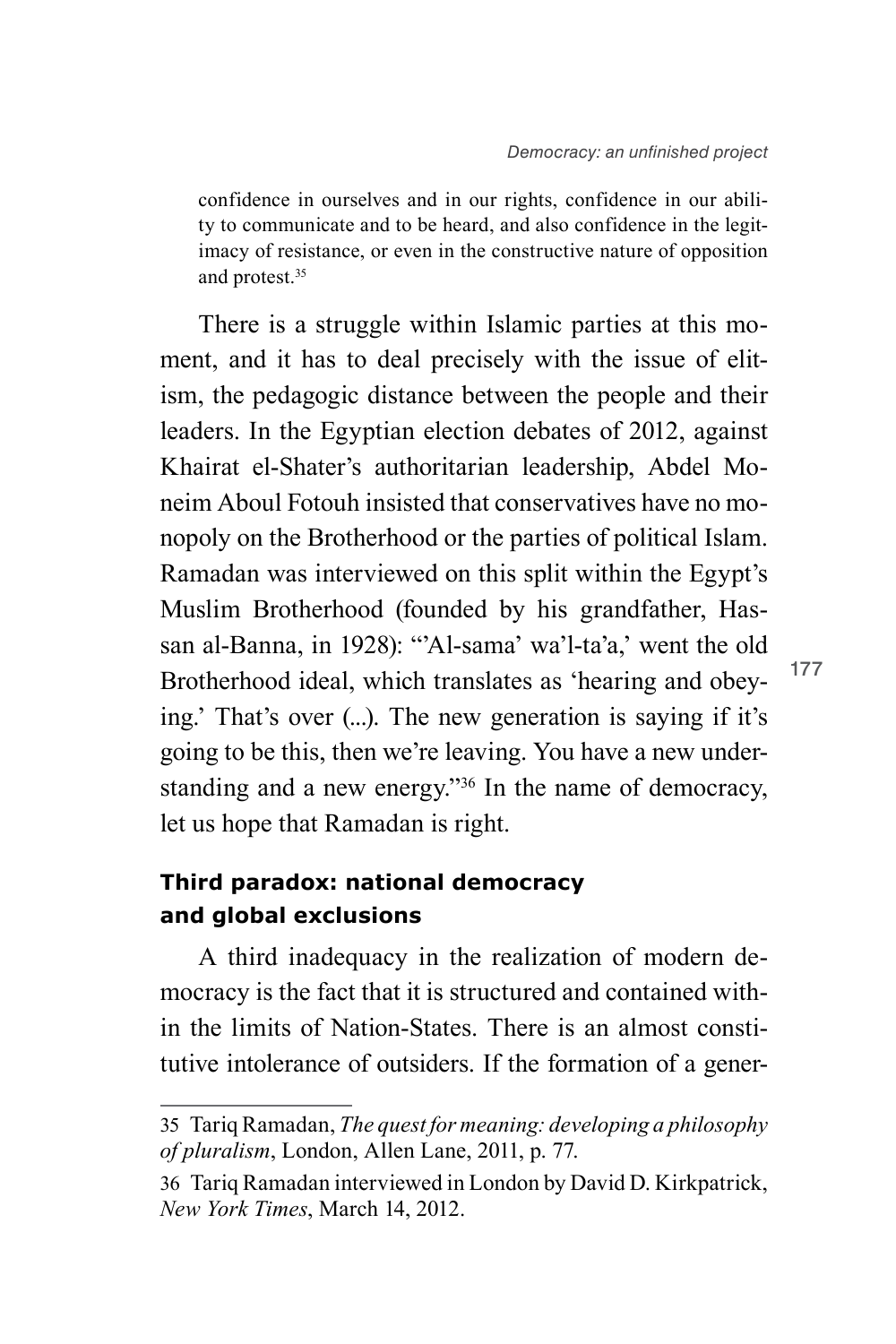al will within nations makes solidarity across differences a goal, in foreign policy, differences are precisely the point. International relations are unequal relations. National selfinterest is the legitimating principle. Violation of the democratic rights of others follows according to the premise of might makes right. Double standards of morality and even blatant hypocrisy in the practice of ethical norms are part of the international system under Western hegemony.37 Again, the source of the deficiency is an historical one. The ideal of democracy as imagined within the European model in no way extended to foreign affairs, where Westphalian Treaty principles from 1618 (in the context of colonial practices) were taken as binding.<sup>38</sup> Anachronistically, they still are.

<sup>37</sup> It is relevant here to note that Islamic legal tradition holds good faith in contractual obligations as paramount: "It follows that when signing international treaties, Muslim States are expected to ensure that all of their contractual obligations are clearly set out because contracts are considered sacred. For example, recent research shows that while Muslim States are less likely to accept the jurisdiction of the International Court of Justice, they will have the most durable commitments because of strong norms of contractual obligations which are carefully and meticulously crafted" (Nisrine Abiad, *Sharia, Muslim States and international human rights treaty obligations*, London, British Institute of International and Comparative Law, 2008, p. 102-03).

<sup>38</sup> This is the classical view, today described as the "dualist" position, and challenged in recent year by the "monists." Monist states incorporate international law into domestic law; dualists hold them separate. Among Muslim nations, the dualist appeal to the superiority of Sharia Law can have opposite effects—either nullifying an international law. or, in the case of a Muslim ruler who violates Sharia law, backing an international law more in accord with Sharia principles. The status in Muslim countries presently varies. "Overall, Morocco, Egypt,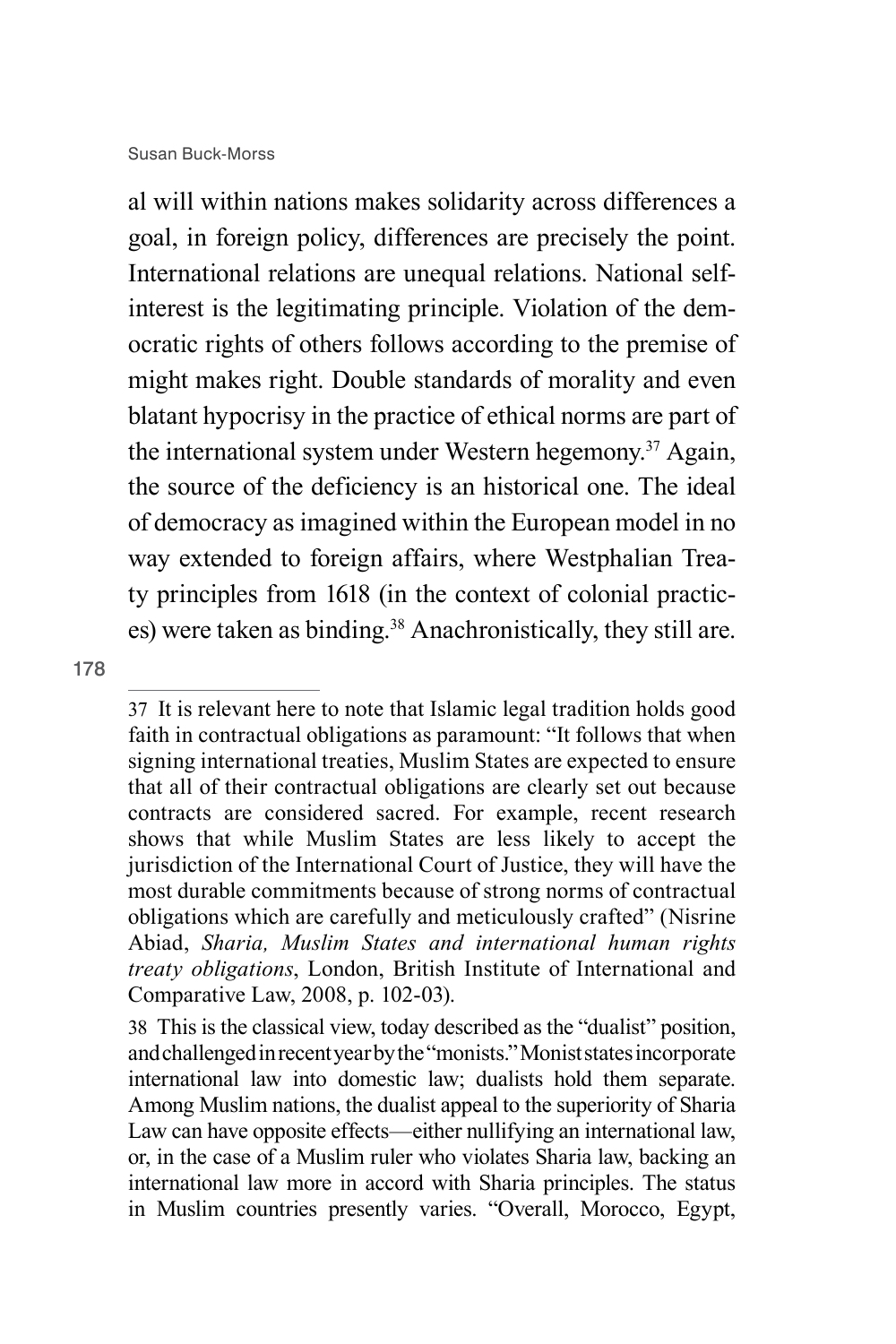This state of affairs can lead to grotesque distortions, insofar as the practice of democracy *within* a nation can be diametrically opposed to the realization of democratic relations *between* them. The vague presumption that democratic nations are inherently more peaceful—and hence more reliable as possessors of nuclear weapons—is empirically unfounded.39 There are structural reasons for this. The power to wage war is concentrated in the executive branch, so that rulers go to war with very little democratic oversight. When they do ask for popular support, appeals to the people are made in terms of protecting the homeland, whereas the protection of other civilian populations is not equally valued, and voters do not know or care sufficiently about the fate of those beyond their borders.40 In the Unit-

<sup>179</sup>

Lebanon, Iran and Tunisia automatically incorporate international human rights into domestic law based on their ratification. Bahrain, Turkey and Malaysia require domestic legislation to implement international human rights law after ratification of a treaty" (Abiad, *Sharia, Muslim States and international human rights treaty obligations*, p. 107).

<sup>39</sup> See Jessica L. Weeks, "Autocratic audience costs: regime type and signaling resolve," *International Organization*, v. 62, n. 1, Winter 2008, p. 65-101.

<sup>40</sup> Symptomatic is the fact that CNN produces different programming on the domestic and international levels, so that domestic audiences do not have access to the same global coverage. Speaking to the inequality that characterizes the global public sphere, even among intellectuals, Aydin writes: "There is a need for the global public sphere to overcome these unequal structures of communication and to turn mutual critiques into constructive dialogue on the legitimacy crisis of international order and the shared problems of global modernity. Despite the image of Muslim intellectuals as Occidentalist and anti-Western, in reality the Muslim part of the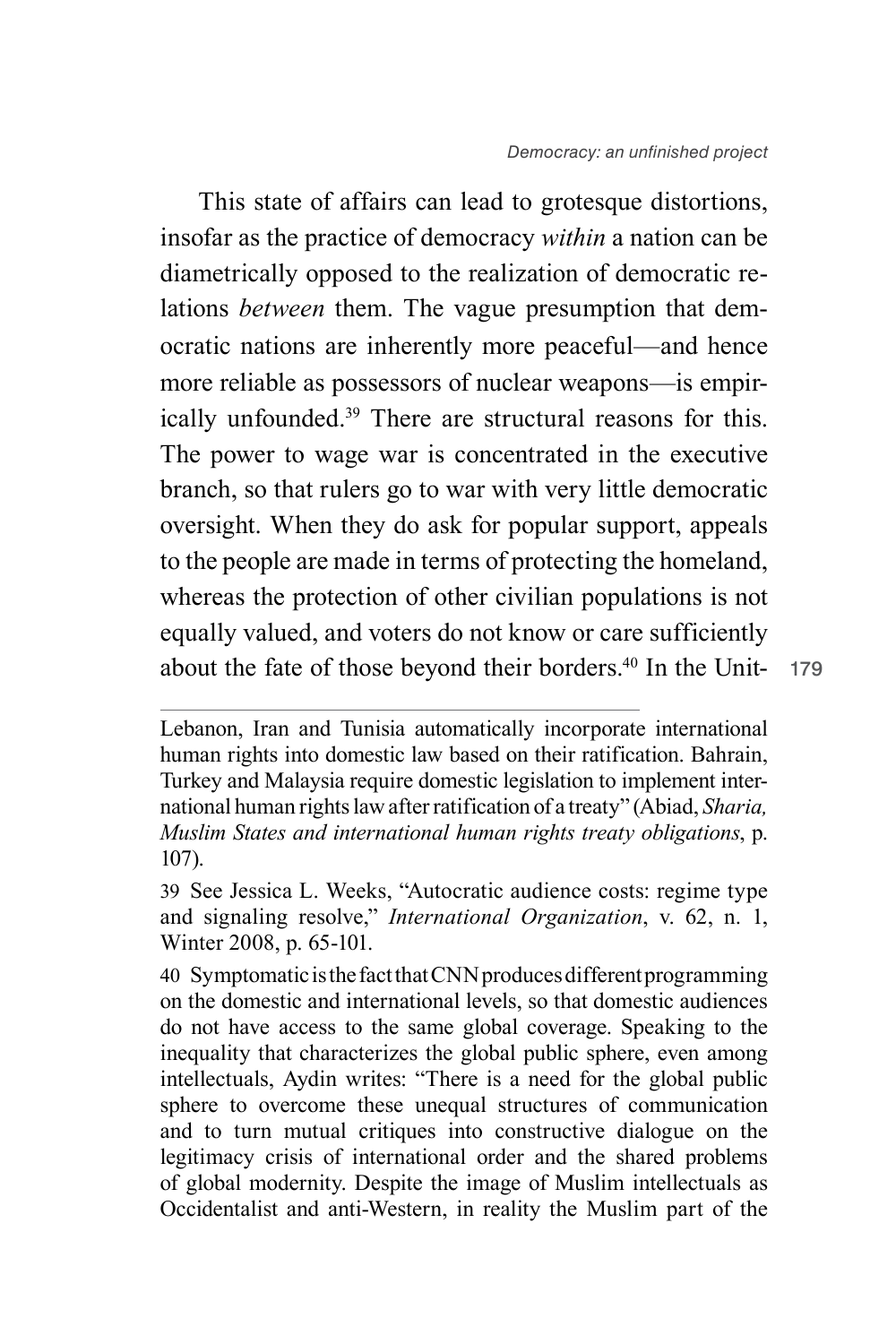ed States, the country with massive nuclear and technologically sophisticated weaponry, an individual could conceivably become President by majority vote who does not know the basic facts of global politics or the history of twentieth-century world affairs."41 It is disturbing to contemplate that if such a candidate were to be democratically elected, there would be no legal way for the rest of the world to intervene, although regime change might indeed be advisable for global security.

But even in the best of circumstances, Nation-States are not held democratically accountable to the global population. A single member of the UN Security Council can veto an act, despite a majority General Assembly support. This is particularly painful when the act being opposed is precisely the democratic founding of a Nation. In fall 2011

<sup>180</sup>

global public sphere is more prepared for and open to a dialogue, as Muslims know more about Western intellectual traditions than vice versa" (Cemil Aydin, "The politics of conceptualizing Islam and the West," *Ethics and International Affairs*, v. 18, n. 3, 2004, p. 89-96, p. 96).

<sup>41</sup> From the *New York Times* article by J. David Goodman "Turkish government reprimands Perry" (January 18, 2012): "In Monday night's Republican debate in South Carolina, Gov. Rick Perry of Texas described the leaders of Turkey as 'Islamic terrorists,' an inaccurate characterization that drew a swift rebuke from the Turkish government. Asked whether Turkey, a predominantly Muslim democracy of nearly 79 million people and an American ally in the region, belonged in NATO [which it has since 1952], Mr. Perry said it did not. 'Obviously,' he said, 'you have a country that is being ruled by what many would perceive to be Islamic terrorists,' adding that he would take a step further and cut off all foreign aid to the country."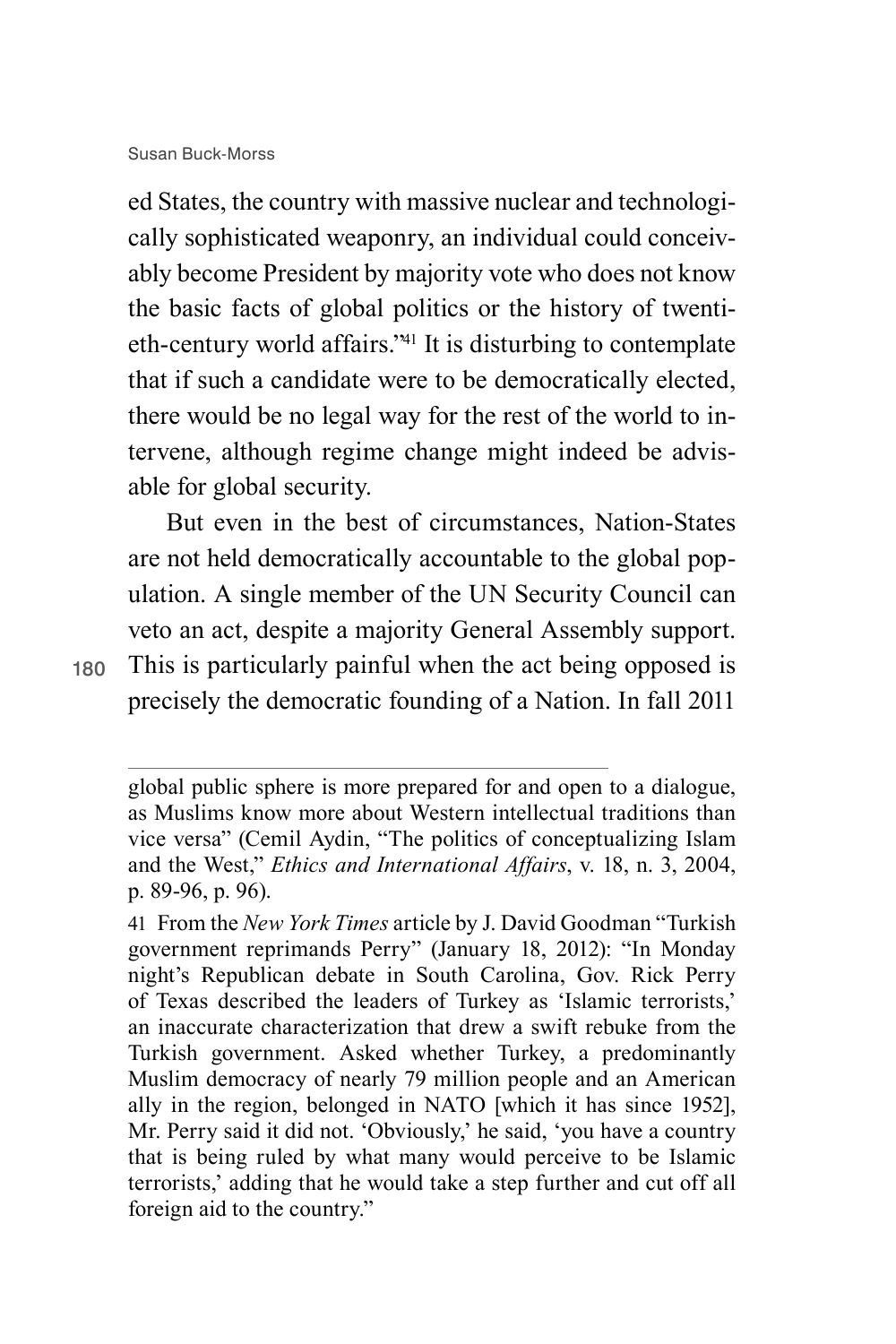the Palestinian bid for statehood was blocked even though it was supported by more than 120 of 193 member nations in the General Assembly. In November 2012, the US-Israeli coalition was unable to prevent the General Assembly from voting, and the resolution passed with overwhelming support (138 nations), but *de jure* membership was still withheld. When only citizens have rights, and Palestinians are denied the statehood that would guarantee them, the contradiction between national democracy and global exclusions becomes extreme.

Increasingly troubling are ecological crises that are indifferent to national borders that make any kind of rational response impossible when the nations with the greatest global power are also the greatest polluters. And that is not all. Again, the negative effects of the economic order become manifest, this time in terms of the distribution of power between sovereign nations and global firms. In 2000, of the world's 100 largest economic entities, 51 were private corporations, and only 49 were Nation States. Because corporations have been declared legal persons, it is they whose rights have been protected by international law, not the individuals harmed by their actions.42

<sup>42</sup> "International law is virtually silent with respect to corporate liability for violations of human rights," and "has neither articulated the human rights obligations of corporations nor provided mechanisms to enforce such obligations." This is according to a *Harvard Law Review* article, 2001), cited in Emeka Duruigbo, "Corporate accountability and liability for international human rights abuses: changes and recurring challenges," *Northwestern*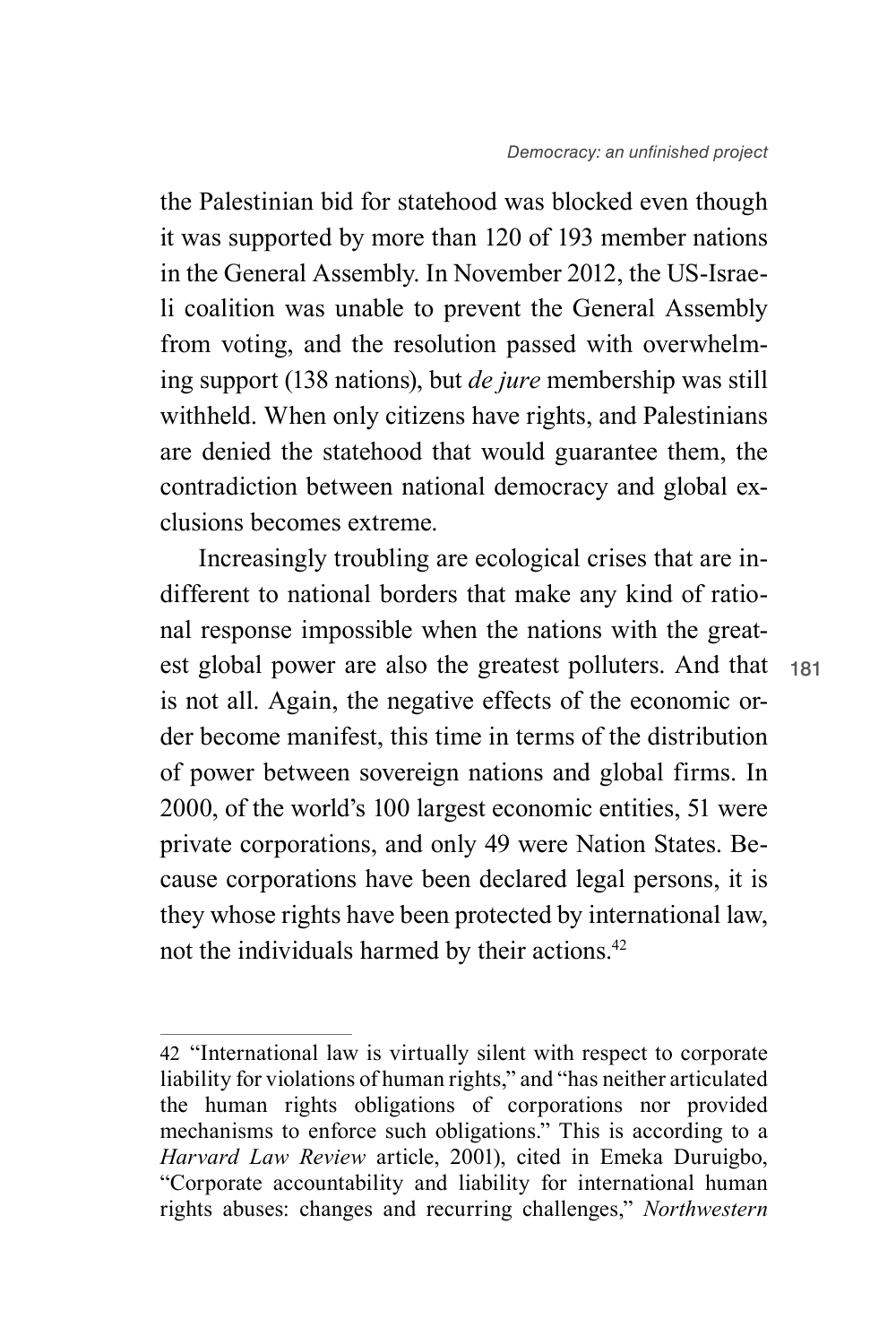182

In a global public sphere, defiance of state boundaries is practiced by diverse actors—labor immigrants and computer hackers, political refugees and al-Qaida networks, multi-national corporations and NGOs. National boundaries as the politically salient distinction become questionable, as do many of the excluding binaries of modern politics. When political space is fungible and solidarity is inscribed within complex geopolitical networks, Left and Right lose coherence as a classificatory system. In this shifting terrain, the appeal of moral absolutism, the simplifying discourse of good v. evil, is understandable, yet absolutism and morality cancel themselves out in practice. Ramadan writes that ethical practice needs to be revived "upstream from law," and democracy depends on it.<sup>43</sup> But democracy is not merely an end to be achieved. When the goals are socio-economic justice, human dignity, and global equality of rights and responsibilities, then democratic means to these goals must be respected. Democracy is a contingent, not an ontological quality. It cannot be possessed without its practice. As a descriptive term, it passes to diverse actors who earn the name through their actions that embody the idea and make it perceptible in the world.

Is a return to authentic cultures at this point possible? Times of transition evoke a longing for the security of authenticity, but precisely this is denied us. No collective will

*Journal of International Human Rights*, v. 6, n. 2, Spring 2008, http://www.law.northwestern.edu/journals/JIHR/v6/n2/2/.

<sup>43</sup> Ramadan, *The quest for meaning*, p. 80.